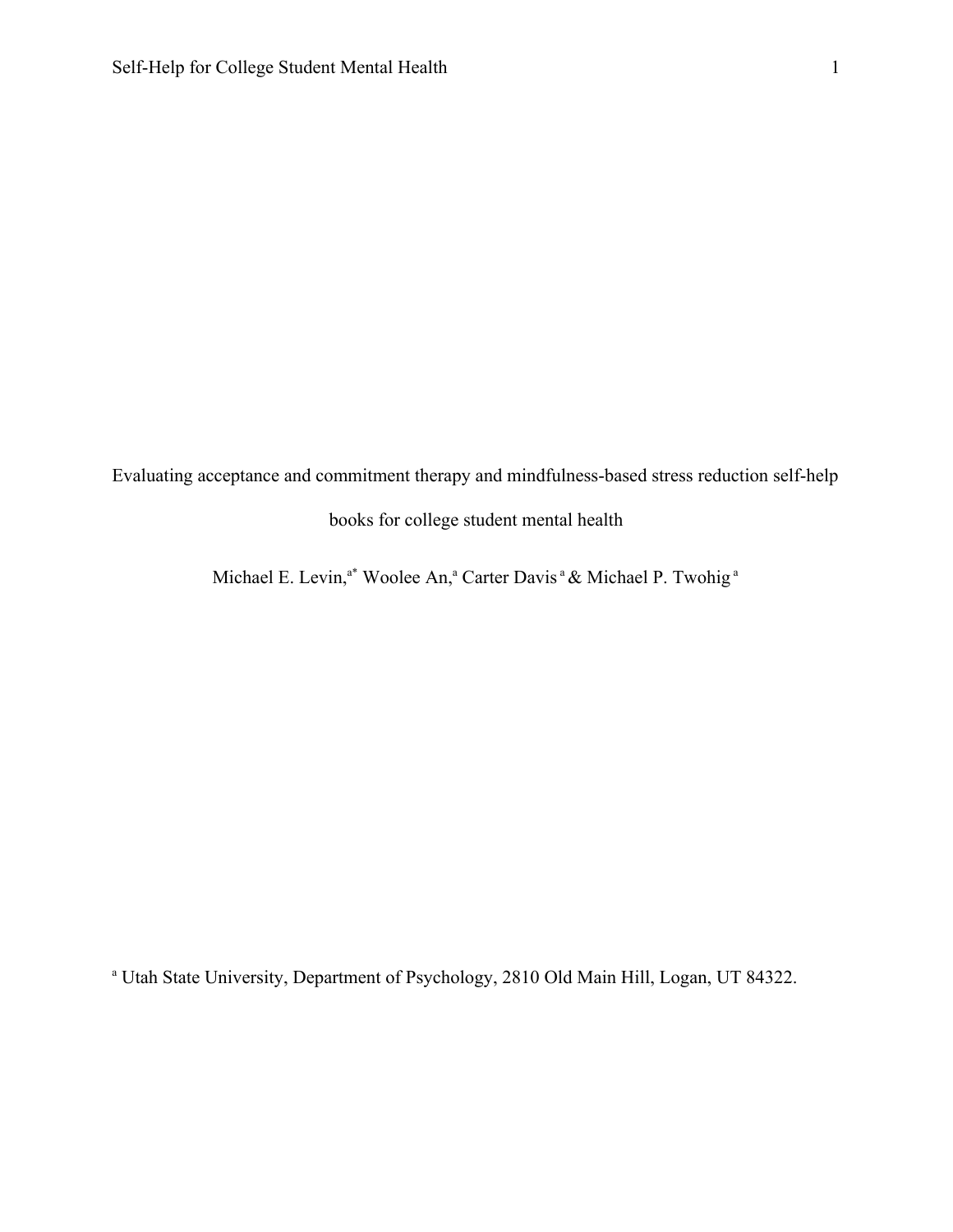\* Corresponding author. Utah State University, 2810 Old Main Hill, Logan, UT 84322, United States. Phone: +001 (541) 531-3892; Fax: +001 (435) 797-1448, E-mail address:

[Michael.Levin@usu.edu](mailto:Michael.Levin@usu.edu).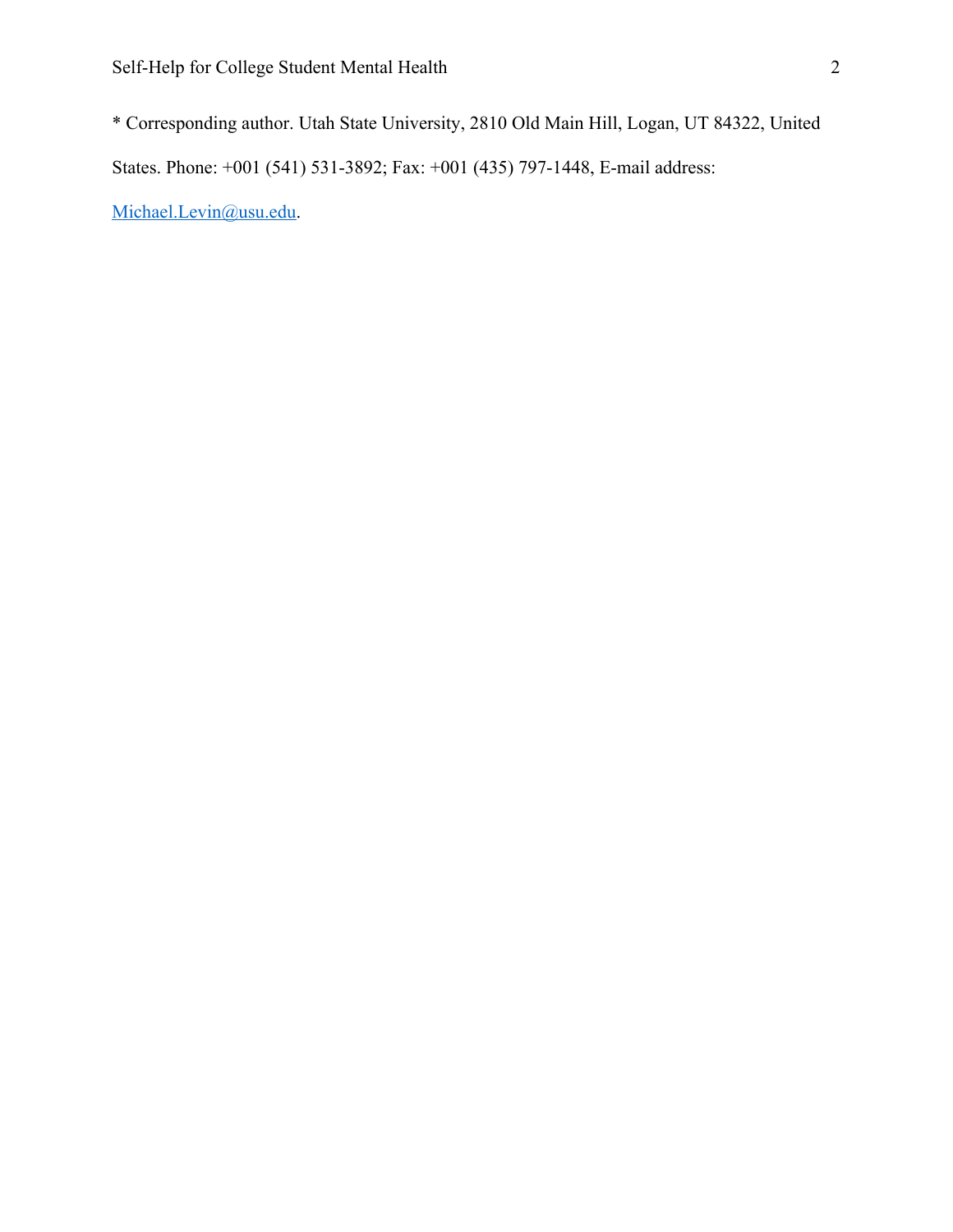#### Abstract

**Objectives:** Self-help has the potential to improve access to mental health resources for college students. However, solutions are needed to improve sustainable delivery, cost-effectiveness, and to know which resources are most useful. **Methods:** A sample of 109 college students were randomly assigned to read either an Acceptance and Commitment Therapy (ACT) or Mindfulness-Based Stress Reduction (MBSR) self-help book through the University library website over 8 weeks with assessments at baseline, midtreatment (4-weeks), and posttreatment (8-weeks). **Results:** The majority of participants reported reading over half of their assigned book and high satisfaction ratings were given for both books. Both conditions demonstrated equivalent medium to large effect sizes for improvements over time on outcomes (psychological distress, positive mental health, academic distress) and processes of change (psychological inflexibility, mindfulness, cognitive fusion). However, the ACT condition produced improvements on obstruction with valued action more quickly than MBSR. Across conditions, baseline to midtreatment improvements in psychological inflexibility, valued action, cognitive fusion, and mindfulness all predicted baseline to posttreatment improvements in psychological distress. Improvements in psychological inflexibility more strongly predicted improvements in positive mental health in the MBSR condition. **Conclusions:** Overall, results suggest the potential benefits of both ACT and MBSR self-help books for improving student mental health and the potential promise of delivering these books through online university library systems.

*Keywords:* Bibliotherapy, Self-help, eHealth, Acceptance and commitment therapy, Mindfulness-based stress reduction.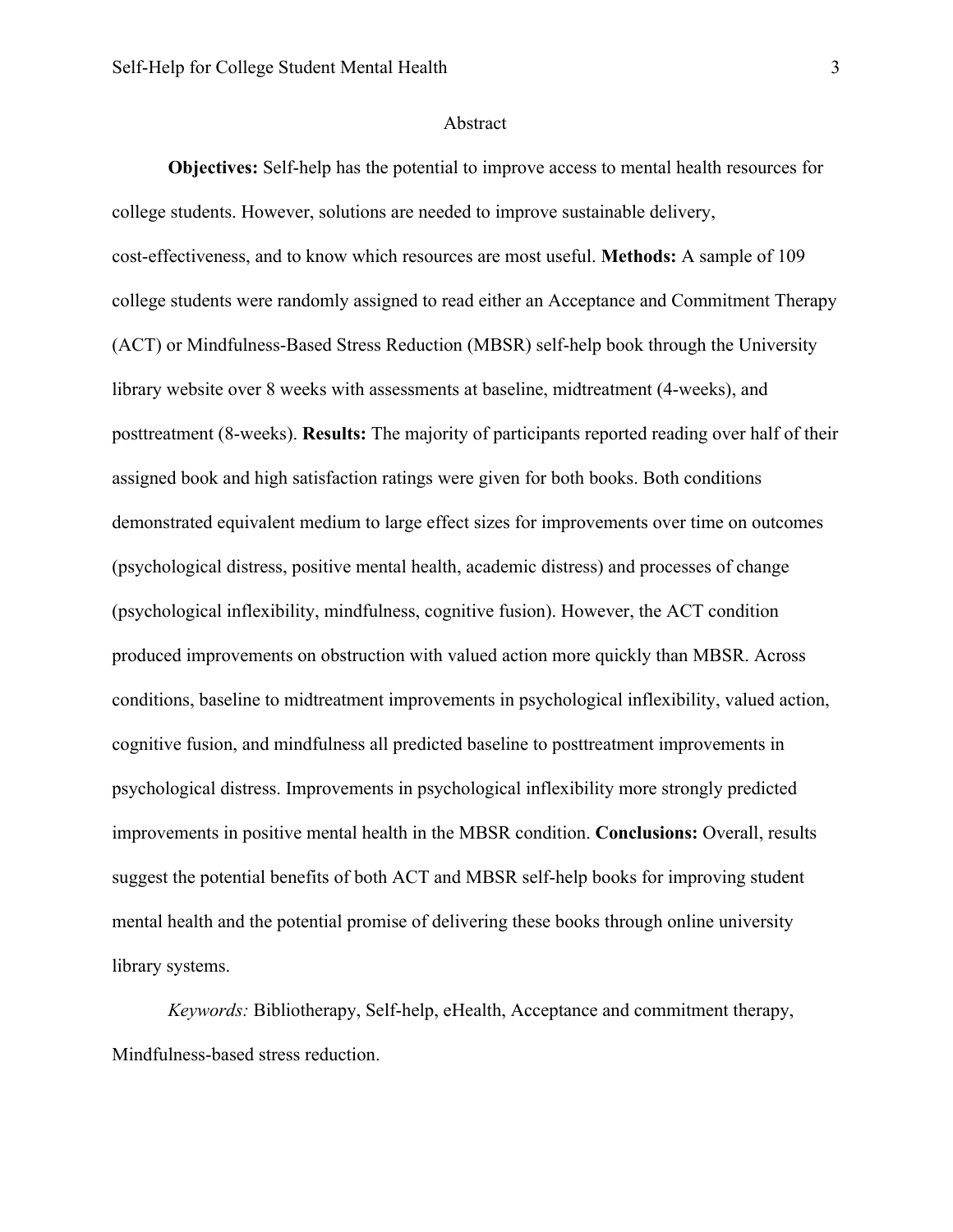Evaluating acceptance and commitment therapy and mindfulness-based stress reduction self-help books for college student mental health

Mental health problems are prevalent among college students (ACHA, 2018; Blanco et al., 2008). Although treatment is available through college counseling centers, their resources are limited and directors report ongoing challenges with meeting the mental health needs of students (Gallagher, 2015). Innovative solutions are needed that can increase access to mental health services within the limited resources available.

One promising approach is to provide self-help resources that students can access on their own, privately, whenever is convenient. Such self-guided resources have been found to be effective for college students (Lattie et al., 2019) and to be of interest to students, including those who otherwise might not seek services (Levin, Krafft & Levin, 2018). Research in this area has primarily focused on web and mobile programs, which theoretically is highly scalable due to minimal cost per end user once the platform is developed. However, such research efforts have not translated into a suite of publicly available programs (e.g., Torous, Levin, Ahern & Oser, 2017), possibly due to the costs, technical challenges, and other complexities in developing, implementing, and sustaining online programs.

In contrast to the challenges with online self-help programs, a large number of self-help books have already been developed and disseminated to the public, providing a readily available set of resources to offer students. These books could be offered widely to students online through university library websites to maximize cost effective scaling. Yet, many of the available self-help books have not been evaluated (Rosen & Lilienfeld, 2016). Research is needed to test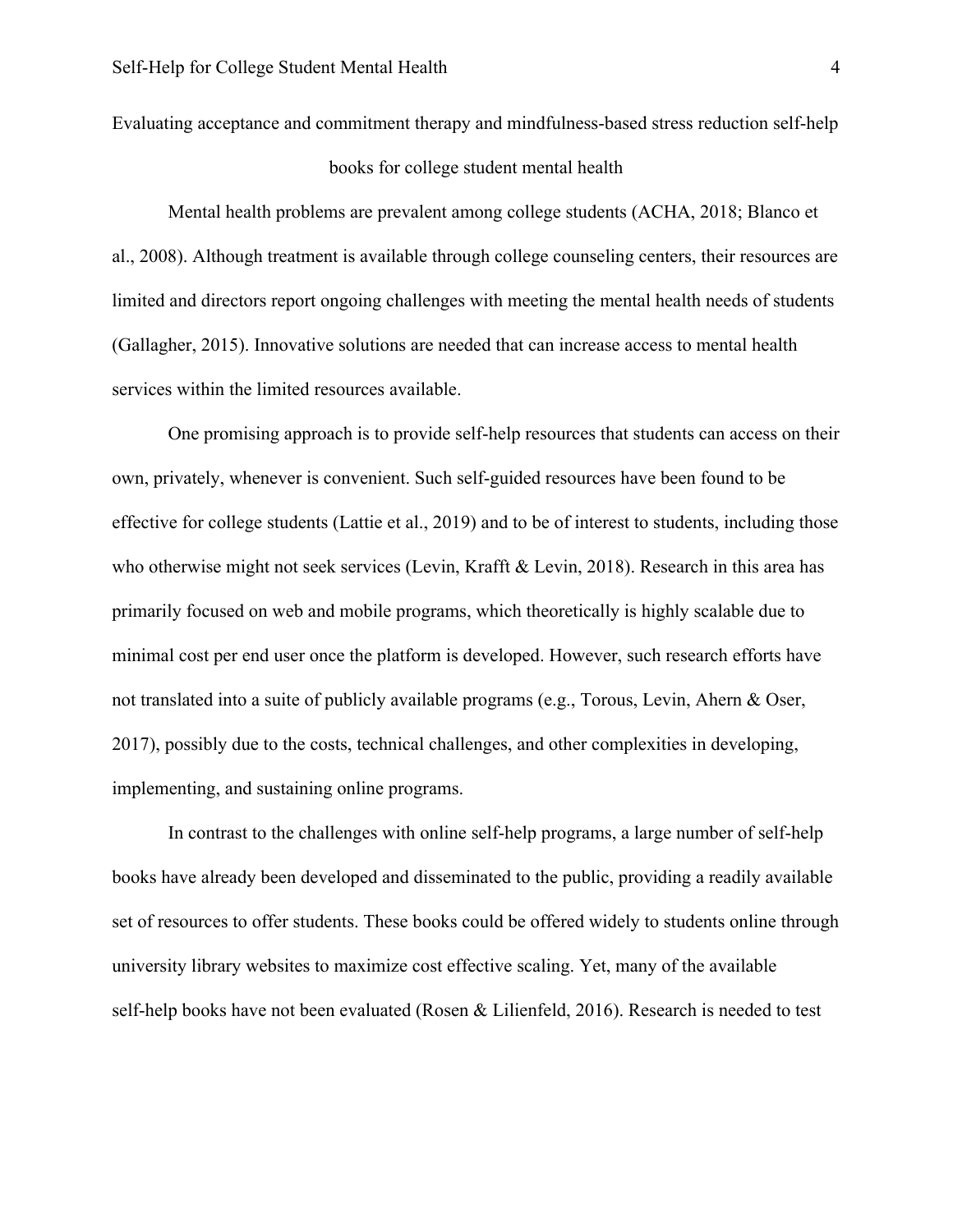the efficacy of self-help books for college student mental health and the feasibility of implementing through library websites.

Two therapeutic approaches that are promising for delivery in a self-help format are mindfulness-based stress reduction (MBSR; Kabat-Zinn, 1990) and acceptance and commitment therapy (ACT; Hayes, Strosahl & Wilson, 2012). These approaches focus on therapeutic procedures and processes that are effective for a broad spectrum of presenting problems that may be of relevance to college students (A-Tjak et al., 2015; Goldberg et al., 2018).

A number of studies have evaluated ACT and mindfulness delivered in online self-help formats (Spijkerman, Pots & Bohlmeijer, 2016), including with college students more specifically (e.g., Hintz, Frazier & Meredith, 2015; Levin et al., 2014; Levin et al., 2017; Räsänen et al., 2016). To-date there have only been a few published studies evaluating mindfulness or ACT for college student mental health in book formats, all of which evaluated books relative to only a waitlist. This includes one RCT on ACT for international college students (Muto, Hayes & Jeffcoat, 2011) and three RCTs on mindfulness-based books for college students (Hazlett-Stevens & Oren, 2017; Taylor, Strauss, Cavanagh & Jones, 2014; Wimberley, Mintz & Suh, 2016).

ACT and MBSR target theoretically overlapping, but also distinct processes of change and have not yet been directly compared in an outcome study. Theoretically, MBSR and ACT may be equally effective at improving mindfulness, acceptance, and defusion given their shared emphasis on mindfulness-related procedures and processes (Hayes et al., 2011). However, MBSR could hypothetically engage these processes more effectively due to the focus on intensive mindfulness meditation practice. Conversely, ACT is distinct from MBSR in its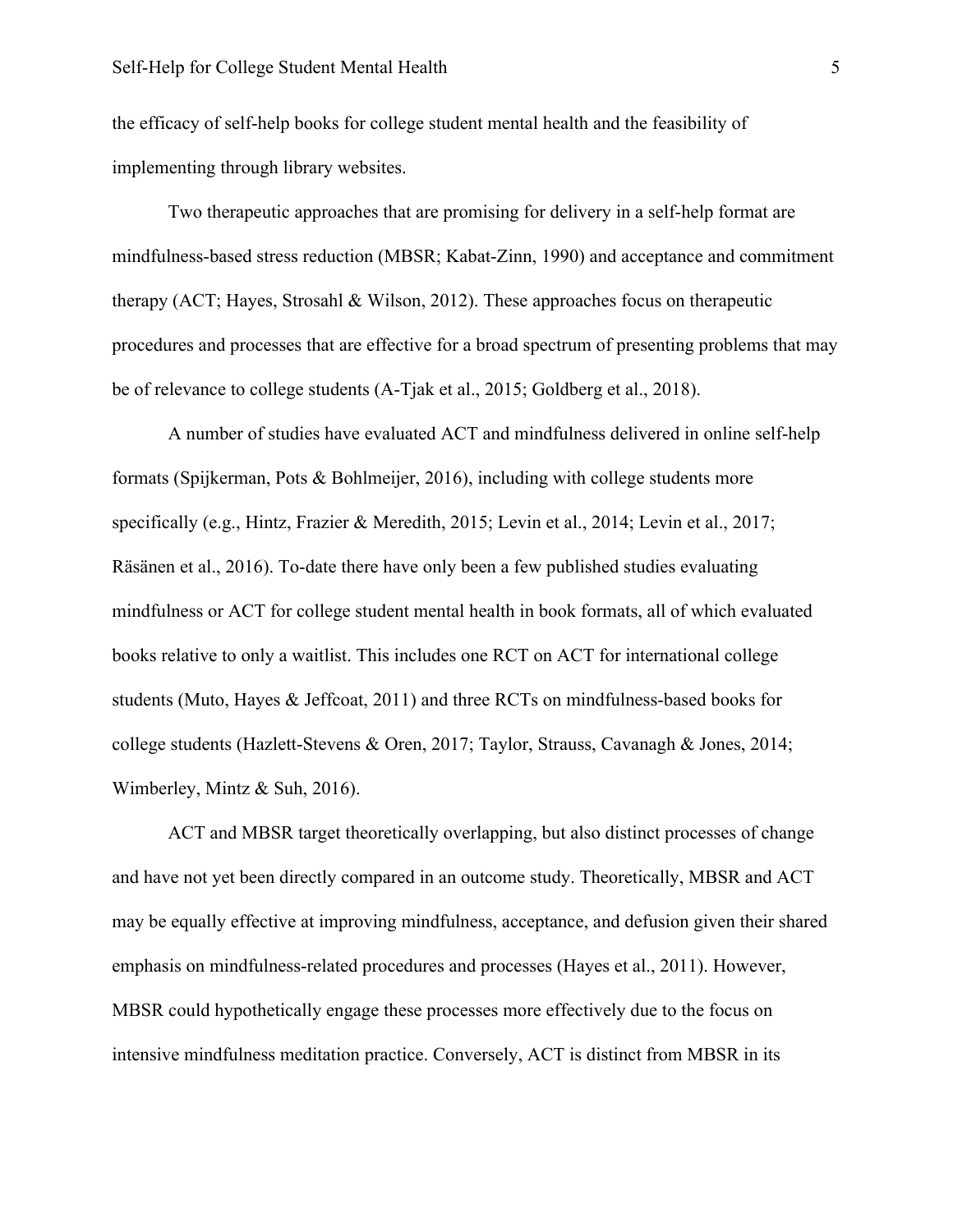#### Self-Help for College Student Mental Health 6

emphasis on values clarification and behavior change (Hayes et al., 2011). Thus, research is needed to test if ACT affects valued action more, and if MBSR lead to greater effects on mindfulness. As both approaches have been found to improve mental health (e.g., A-Tjak et al., 2015; Goldberg et al., 2018), differences are not expected on these outcomes, but the processes that account for changes may differ. Comparing these approaches could help clarify if and when ACT and MBSR are effective and the degree to which these procedures engage distinct processes of change.

The current randomized controlled evaluated the feasibility, efficacy, and processes of change for ACT and MBSR self-help books for college student mental health. The first hypothesis was that delivering self-help books through the university library website would be feasible as indicated by high self-reported satisfaction and book usage. The second hypothesis was that both books would be efficacious as indicated by equivalent improvements over time on mental health outcomes. The third hypothesis was that the books would work through distinct processes of change with changes in mindfulness more strongly predicting improvements in outcomes with MBSR and changes in valued action and psychological inflexibility more strongly predicting outcomes with ACT.

# **Method**

#### **Participants**

The study included a sample of 109 college students at a mid-sized university in the Mountain West of the United States. Participants were recruited via online advertisements, the SONA participant pool for psychology courses, and flyers posted on the university campus. Interested individuals completed an initial online screening questionnaire to determine study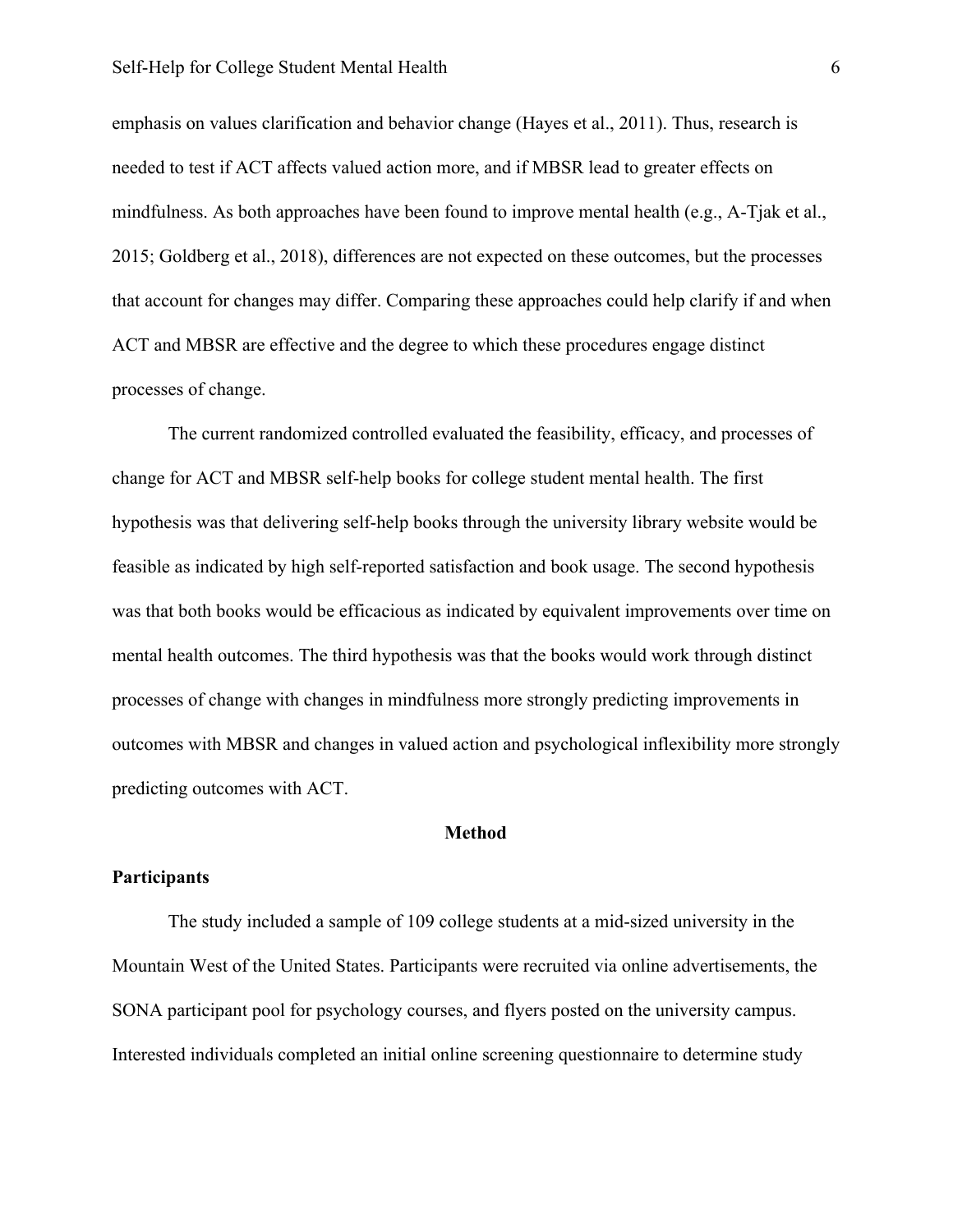eligibility. Eligibility criteria included: a) aged 18 years or older; b) current student enrollment at the target university; c) no previous participation in other self-help studies run by the research group; and d) self-reported interest in using a self-help book for improving mental health and wellbeing. A participant flow chart is provided in Figure 1. An a priori power analysis was not used to determine the target sample size, but the final sample of 72 participants who completed the posttreatment assessment (66% of enrolled participants) provided adequate power (.80) to detect a small effect size  $(d = .30)$  for a time by condition interaction with three time points and two conditions.

The majority of the sample (65.1%) identified as female with the remaining 34.9% identifying as male. The vast majority of the sample (88.1%) identified as non-Hispanic, White, with the remaining identified as Hispanic White (3.7%), American Indian/Alaska Native (3.7%), Black/African American (1.8%), Asian (1.8%), and Native Hawaiian/other Pacific Islander (.9%). The median age was 20 ( $M = 20.94$ ,  $SD = 3.76$ , range = 18-43). In terms of year in school, 53.2% were in their first year of college, 17.4% second year, 18.3% third year, 7.4% fourth year or higher, and 3.7% were a graduate student. Although the vast majority of participants were taking classes on the main local campus (87.2%), 12.8% were taking classes primarily online or at a regional campus. Based on recommended cutoff scores for the Depression, Anxiety and Stress Scale (DASS; Lovibond & Lovibond, 1995), 29% had no elevated depression, anxiety, and/or stress symptoms, 12% had mild symptoms, 19% moderate symptoms, 14% severe symptoms, and 26% extremely severe symptoms.

# **Procedure**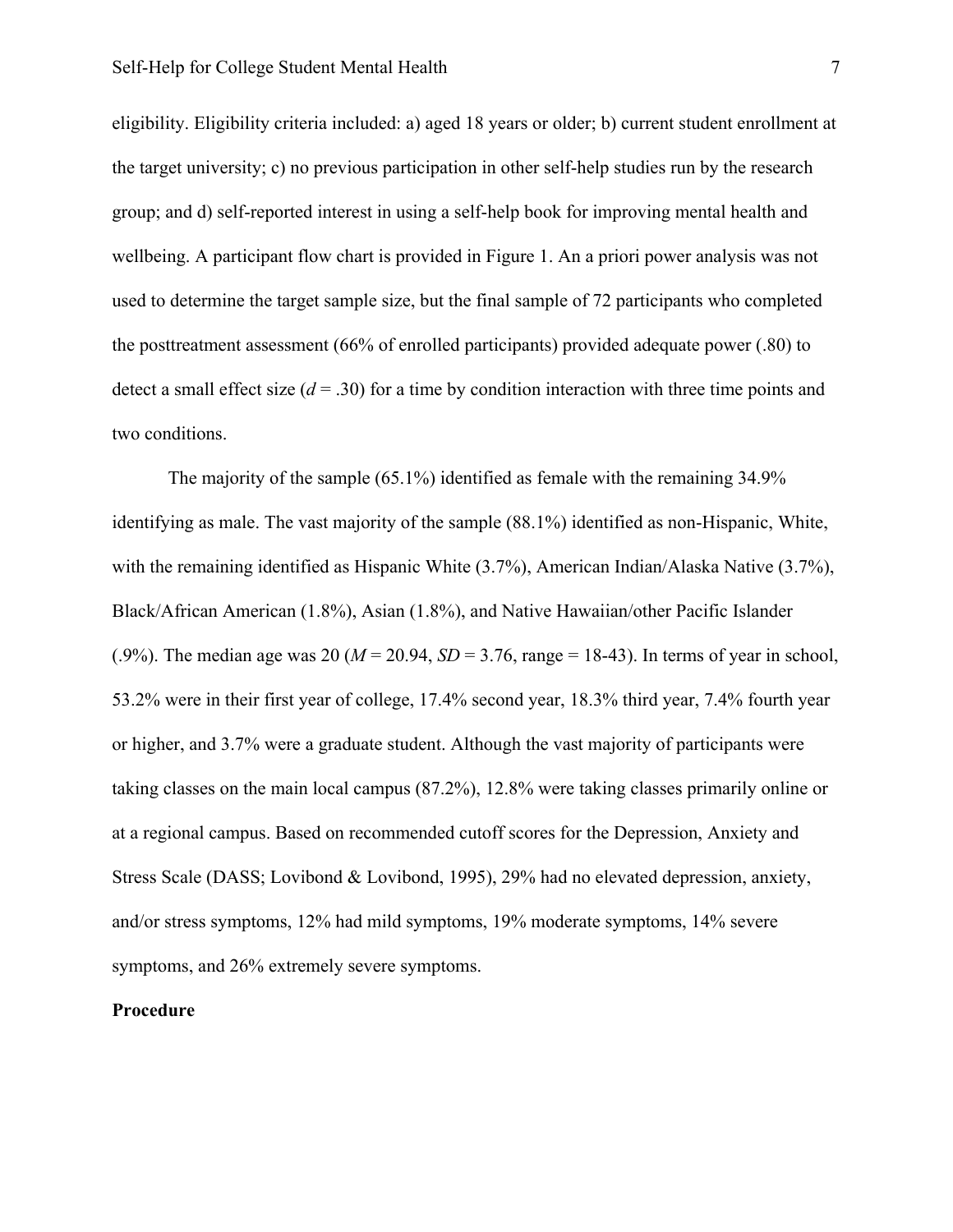All study procedures, including assessments and delivery of interventions, were completed online through email, Qualtrics, and the University library website. After providing consent online, participants completed an online baseline assessment and were then randomized automatically through Qualtrics to either the ACT or MBSR condition. Participants were randomized equally (1:1) in continuous blocks of 10 to ensure similar numbers in each condition over time. Upon being randomized participants were provided information on how to access their assigned book online through the university library and received a recommended eight-week reading schedule. Participants completed additional online assessments after four weeks (midtreatment) and after eight weeks (posttreatment).

Participants assigned to the ACT condition received an electronic copy of *The Happiness Trap* (Harris, 2007), a self-help book that provides coping strategies for issues such as depression, anxiety, stress, and general mental health/wellbeing. Key ACT coping skills covered in the book include cognitive defusion, acceptance, mindfulness, self-as-context, values clarification, and committed action. Additionally, homework activities are provided in the book so that the reader can practice learned coping skills in their daily life.

Those in the MBSR condition received electronic access to *A Mindfulness-Based Stress Reduction Workbook* (Stahl & Goldstein, 2010), a self-help book that introduces key MBSR topics such as practicing mindfulness meditations, basic yogic exercises, self-compassion, and responding to stress with mindfulness-based techniques (e.g. mindful breathing, body scans). Homework activities include reflective writing on progress with meditative techniques and exercises for responding to stressors in daily life. The book makes heavy use of audio recorded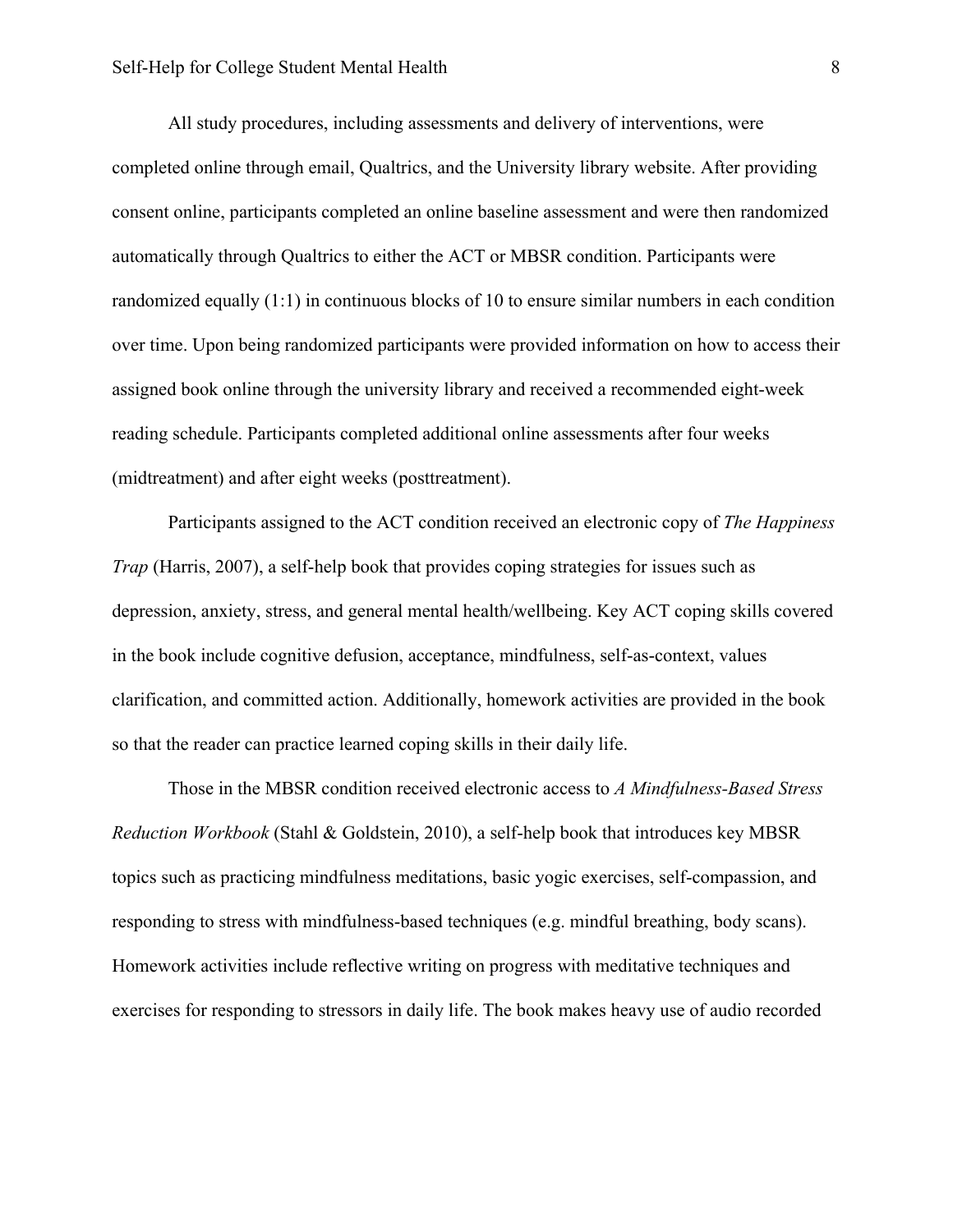mindfulness exercises, which were not included online through the library, but were made available by the researchers through a cloud-based storage link.

Researcher contact consisted of weekly email reminders of the suggested reading, technical troubleshooting, and minimal encouragement/motivation if the participant reported encountering barriers to reading the self-help book. Participants only received relatively standardized email contacts from researchers to encourage ongoing engagement with the readings.

#### **Measures**

# **Depression, Anxiety and Stress Scale (DASS; Lovibond & Lovibond, 1995).** The primary outcome was the 21-item DASS, which assesses depression, anxiety, and stress symptoms. The total score combining the three symptom subscales was used in the current study given the focus was not on a particular symptom subgroup. Each DASS item is rated on a 4-point scale from "did not apply to me at all" to 3 "applied to me very much, or most of the time." Previous research indicates the DASS is reliable and valid (Lovibond & Lovibond, 1995) and improves through self-guided acceptance and mindfulness-based interventions (e.g., Levin et al, 2014). In this study, the internal consistency of the DASS was  $\alpha$  = .94.

**Mental Health Continuum – Short Form (MHC-SF; Keyes, 2005).** The 14-item MHC-SF was included as a secondary outcome of positive mental health. The MHC-SF assesses emotional, psychological and social wellbeing. Each item is rated on a 6-point scale from "never" to "every day." Previous research indicates the MHC-SF is reliable and valid (Keyes, 2005) and sensitive to detecting the effects of self-guided acceptance and mindfulness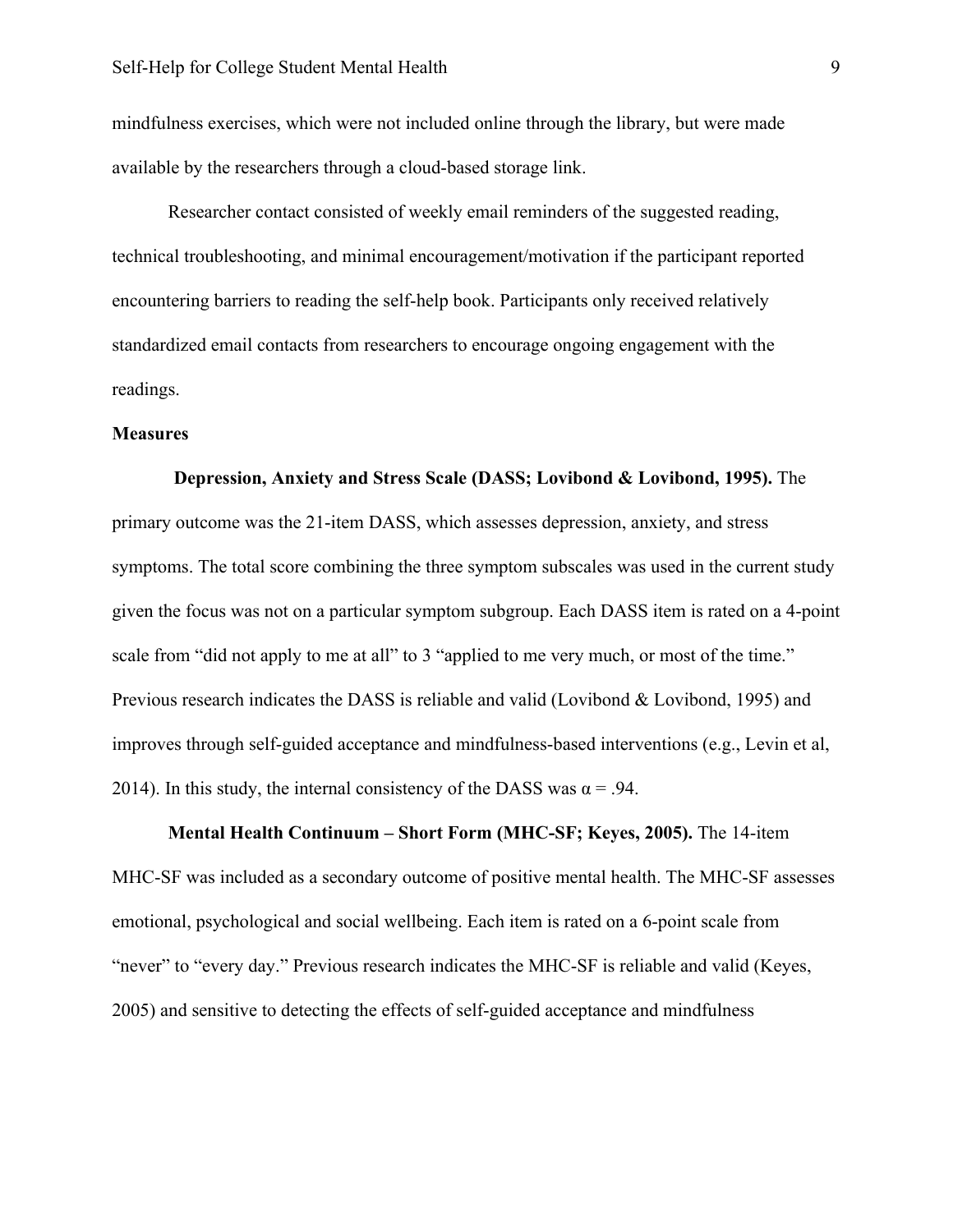interventions (e.g., Levin et al., 2017). In this study, the internal consistency of the MHC-SF was  $\alpha = .94$ .

#### **Counseling Center Assessment of Psychological Symptoms-Academic Distress**

**Subscale (CCMH, 2012).** The 5-item CCAPS academic distress subscale from the CCAPS-62 was used as a secondary outcome measure to assess academic functioning. Items are rated on a 5-point scale ranging from 0 "not at all like me" to 4 "Extremely like me." Previous research indicates the CCAPS is reliable and valid (CCMH, 2012) as well as sensitive to detecting the effects of self-guided acceptance and mindfulness-based interventions (Levin et al., 2017). In this study, the internal consistency of the 5-item CCAPS was  $\alpha = .79$ .

**Five Facet Mindfulness Questionnaire (FFMQ; Baer et al., 2006).** The primary process of change measure for the MBSR condition was the 39-item FFMQ. The FFMQ assesses five facets of mindfulness: observing, describing, acting with awareness, being nonjudgmental, and nonreactivity. Items are rated on a 5-point scale ranging from 1 ("never or very rarely true") to 5 ("very often or always true"). Previous research indicates the FFMQ is reliable and valid, including when calculated as a total score (Baer et al., 2006). In this study, the internal consistency of the FFMQ total score was  $\alpha$  = .90.

**Valuing Questionnaire (VQ; Smout et al., 2014).** The VQ was included as a primary process measure for ACT given its unique focus on valued action relative to MBSR. The VQ is a 10-item measure with two subscales assessing obstruction (i.e., difficulty engaging in valued action due to psychological barriers) and progress (i.e., engagement in valued patterns of activity). Each item is rated on a 7-point scale from 0 "not at all true" to 6 "completely true."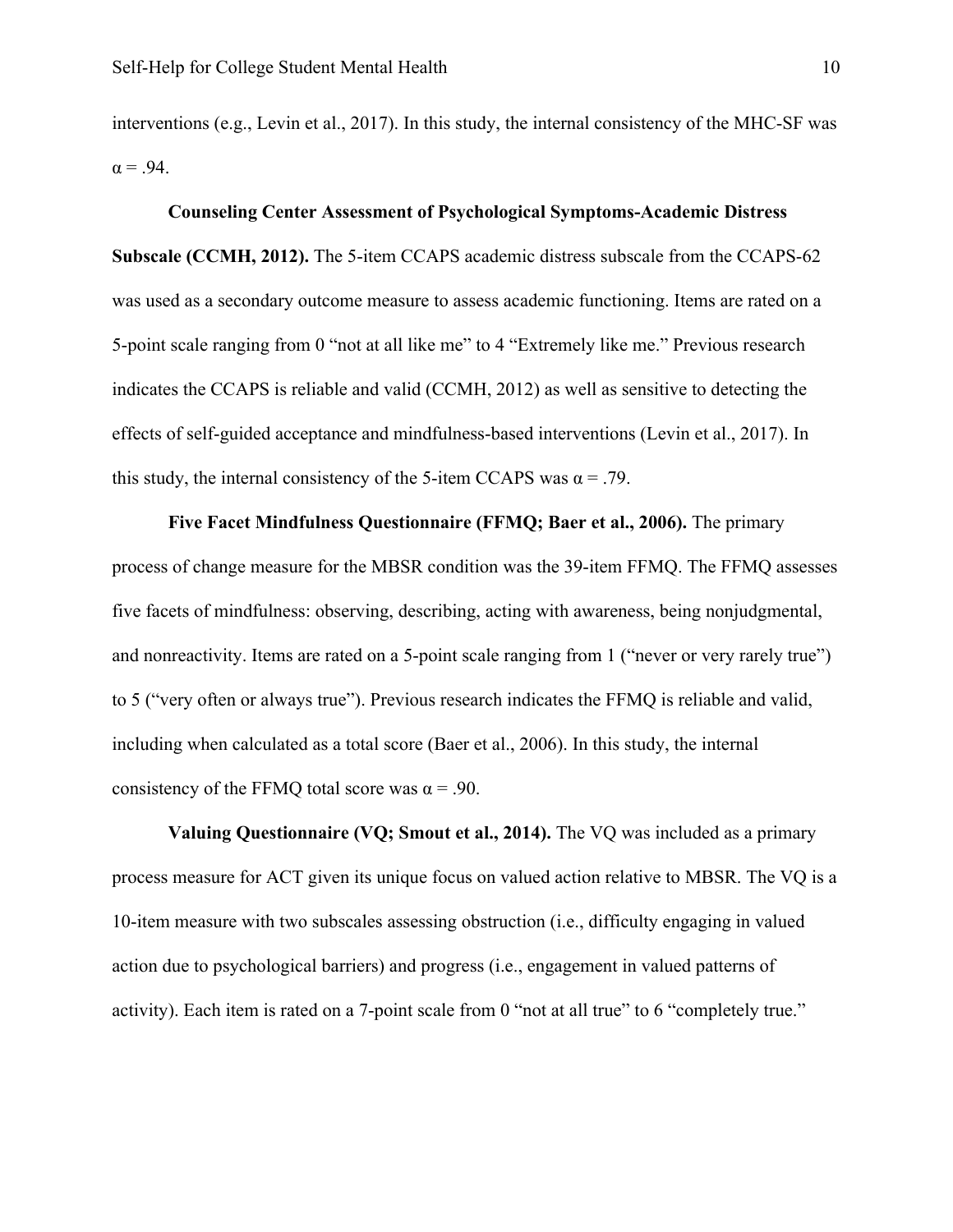Research indicate adequate reliability and validity for the VQ (Smout et al., 2014). In this study, internal consistency was adequate for the VQ obstruction ( $\alpha$ =.83) and VQ progress ( $\alpha$ =.89).

#### **Acceptance and Action Questionnaire-University Students (AAQ-US; Levin et al.,**

**2019).** The AAQ-US, which assesses psychological inflexibility among university students, was also included as a primary process measure for ACT. The AAQ-US is a recently developed 12-item measure designed to assess ACT processes in the context of university academic experiences. Items are rated on a 7-point scale ranging from 1 "never true" to 7 "always true." Although this is a new scale, preliminary research supports its reliability and validity (Levin et al., 2019). Concerns have been raised regarding whether the AAQ-II, the broader measure of psychological inflexibility upon which the AAQ-US is based (Bond et al., 2011), discriminates between negative affect and psychological inflexibility (Rochefort, Baldwin & Chmielewski, 2018). However, the AAQ-US has been found to be more weakly related, although still correlated, with measures of psychological distress and to be a stronger predictor of psychosocial functioning in school relative to the AAQ-II (Levin et al., 2019). In this study, internal consistency was adequate for the AAQ-US ( $\alpha$  =.93).

**Cognitive Fusion Questionnaire (CFQ; Gillanders et al., 2014).** The CFQ, a measure of cognitive fusion (i.e., the degree to which cognitions overly dominate one's experiences and actions), was included as a secondary process measure relevant to both the ACT and MBSR conditions. The CFQ is 7-item measure with each item rated on a 7-point scale ranging from 1 "never true" to 7 "always true." The CFQ has been found to be reliable and valid in previous research with college students (Gillanders et al., 2014). In this study, internal consistency was adequate for the CFQ  $(\alpha = .94)$ .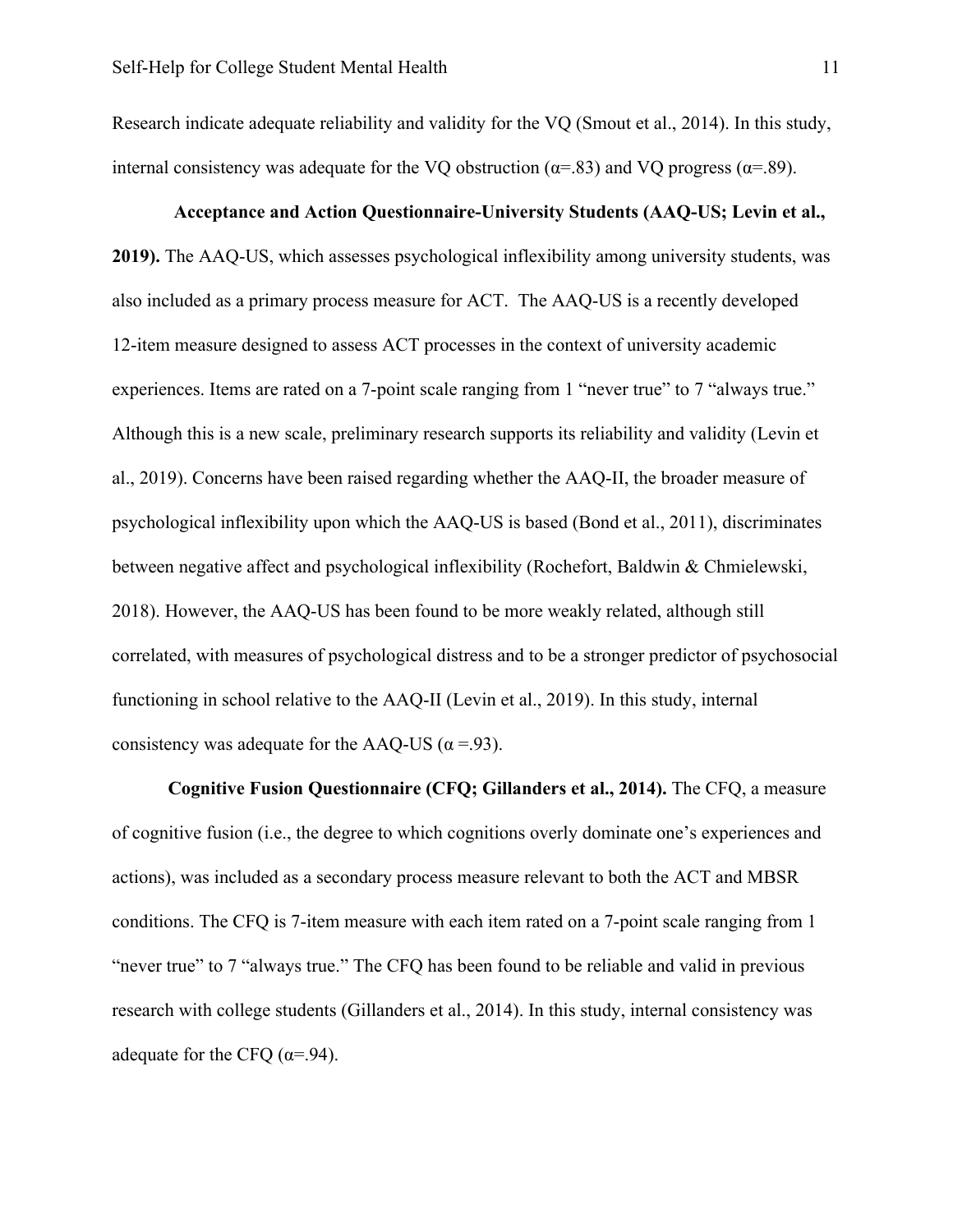**Adherence, Satisfaction, and Implementation Questions.** Participants were asked a series of questions at post to assess use of the book, satisfaction with the book, and factors relevant to implementation of the books. These questions were designed for the current study based on previous, similar research (e.g., Abramowitz et al., 2009; Levin et al., 2017). To assess adherence, participants were asked to select which chapters they had read. To assess satisfaction, participants rated their assigned book on a 6-point scale from "Strongly disagree" to "Strongly agree" with 4 "Slightly agree" or higher indicating a positive response. Items assessed dimensions such as ease of use, perceived helpfulness, fit, and interest in future use. Participants were also asked implementation-related questions such as experiences using the book online, need for a coach, and how the book might affect interest in therapy. Open ended questions gathered further input on program experiences. Finally, participants were asked about their reasons for not completing the full program (if they did not complete it) to assess common barriers to use.

#### **Results**

#### **Preliminary analyses**

Overall, 73% completed the midassessment and 66% completed the postassessment. There were no differences between conditions on rates of midassessment and postassessment completion. There were also no differences between conditions at baseline on outcome measures or demographics. The DASS total score were significantly skewed and kurtotic at midassessment and postassessment. A square root transformation was employed for each time point to approximate a normal distribution.

#### **Self-reported book usage**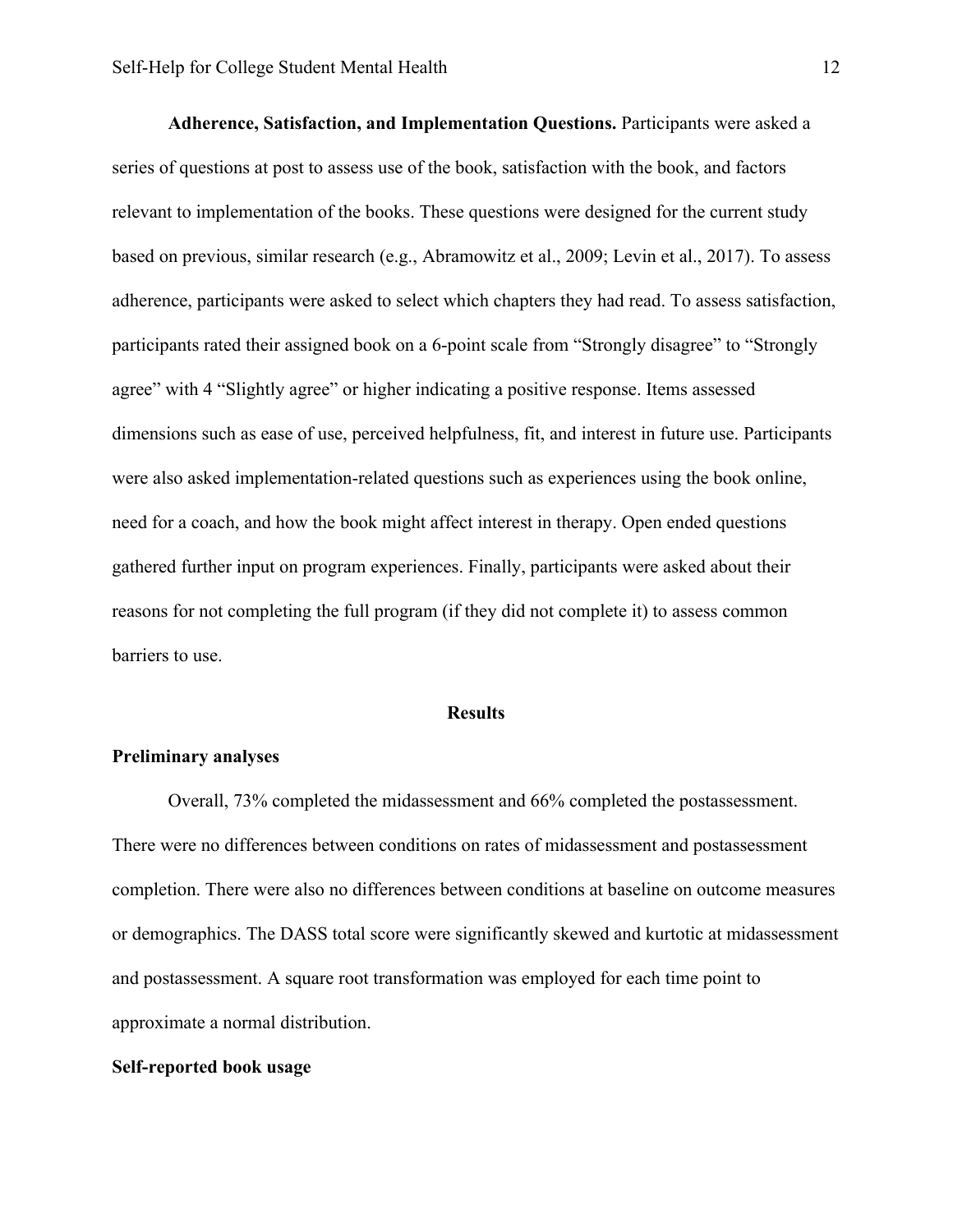Self-reported use and satisfaction with the self-help books was examined among the 72 participants who completed the postassessment. On average participants reported reading more than half of the book (ACT  $M = 65\%$ ,  $SD = 35\%$ ; MBSR  $M = 70\%$ ,  $SD = 30\%$ ), with no difference between conditions on amount read  $(p > .10)$ . In both conditions, 100% reported reading at least some of the book, with 41% reading the entire ACT book and 37% reading the entire MBSR book. In terms of self-reported low adherence, 35% read less than half of the ACT book and 26% less than half of the MBSR book.

Zero-order correlations were examined between self-reported book usage and outcome, process of change, and baseline demographic variable. The only significant correlates with book usage were baseline motivation questions: "I would personally benefit from using a self-help book like the one being tested in this study"  $(r = .31, p < .01)$ , "I am interested in learning new strategies for improving my mental health and well-being" ( $r = .29$ ,  $p < .05$ ), and "I am interested in using a self-help book" ( $r = .24$ ,  $p < .05$ ). In each case, greater motivation was correlated with reading more of the book at posttreatment assessment.

#### **Satisfaction and implementation feedback**

Participants rated their assigned book on a 6-point scale with 4 (*slightly agree*) or higher indicating some degree of satisfaction. Equivalent high satisfaction ratings were found between conditions for ease of use  $(ACT M = 4.92, SD = .77; MBSR M = 4.78, SD = 1.25)$ , perceived helpfulness for other students (ACT  $M = 4.92$ ,  $SD = .97$ ; MBSR  $M = 4.86$ ,  $SD = 1.13$ ), fit (i.e., the book was made for someone like me; ACT  $M = 4.28$ ,  $SD = 1.23$ ; MBSR  $M = 3.92$ ,  $SD =$ 1.57), and recommendation to other students with mental health problems (ACT  $M = 4.81$ ,  $SD =$ 1.09; MBSR  $M = 4.65$ , SD = 1.06). Participants rated the ACT book higher on two items: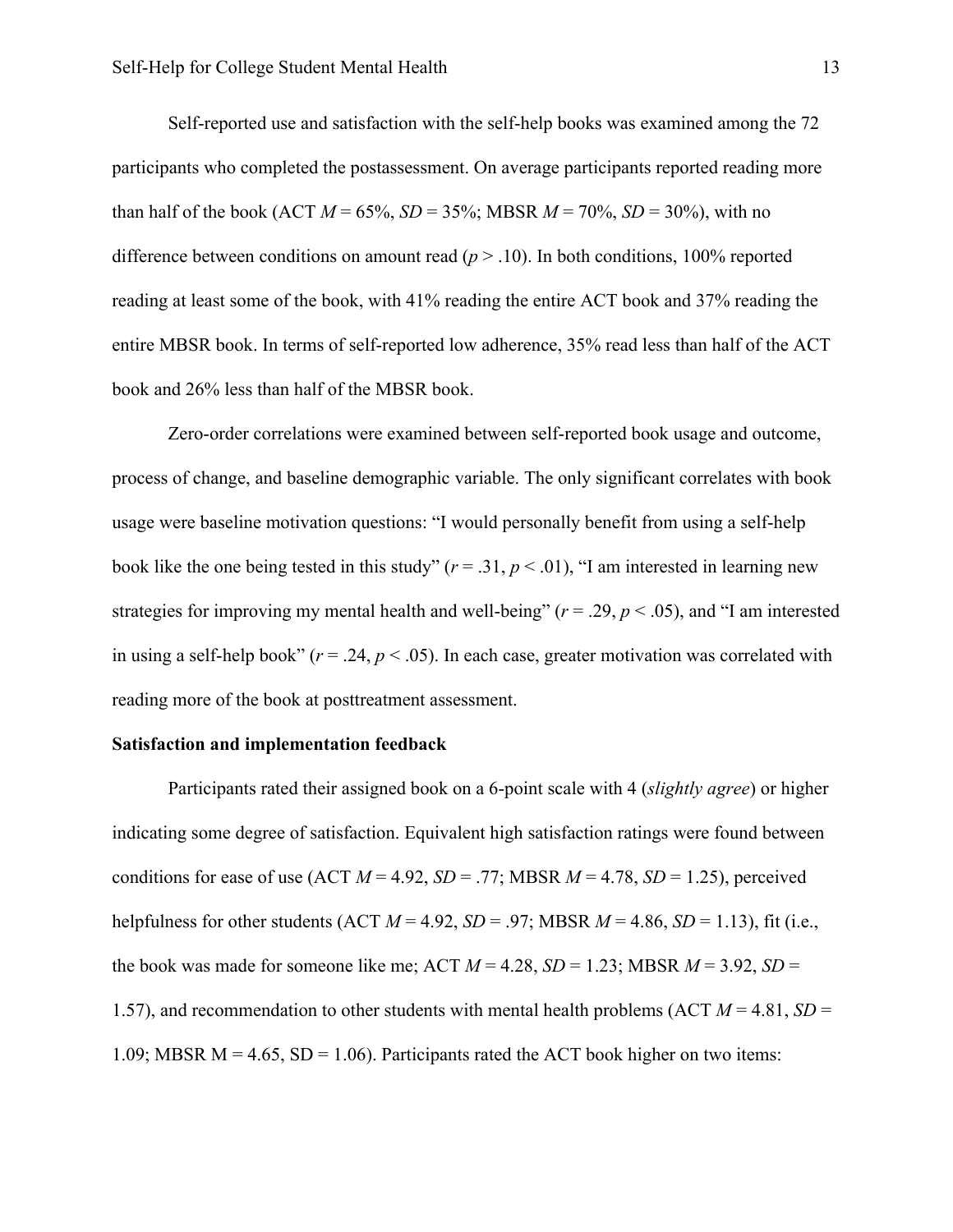personal helpfulness (ACT *M* = 4.67, *SD* = 1.10; MBSR *M* = 4.03, *SD* = 1.26; *t*[71] = 2.31, *p* = .02) and interest in using the book again in the future (ACT  $M = 4.50$ ,  $SD = 1.34$ ; MBSR  $M =$ 3.73,  $SD = 1.63$ ;  $t[71] = 2.20$ ,  $p = .03$ ).

Participants also gave feedback regarding implementation factors. With regards to the use of an online library to deliver the books, participants gave equal positive ratings regarding the ease of reading the book through the library website (ACT  $M = 4.44$ ,  $SD = 1.28$ ; MBSR  $M =$ 4.92, *SD* = 1.30). Participants were neutral with regard to the statement "I preferred using the library website to read the book online, rather than a printed copy"  $(ACT M = 3.39, SD = 1.70;$  $MBSR$   $M = 3.24$ ,  $SD = 1.66$ ).

With regards to the need for coaching or how the book interacts with therapy, participants equally agreed that they would have engaged more with the book if they had a therapist or coach supporting them using it (ACT  $M = 4.22$ ,  $SD = 1.29$ ; MBSR  $M = 4.41$ ,  $SD = 1.32$ ) and the book would have been more helpful if they could discuss it with a therapist/coach (ACT *M* = 4.28, *SD*  $= 1.32$ ; MBSR  $M = 4.35$ ,  $SD = 1.18$ ). Participants in both conditions agreed that this book was a good alternative to receiving help instead of seeing a therapist (ACT *M* = 4.11, *SD* = 1.21; MBSR  $M = 4.16$ ,  $SD = 1.32$ ), and were neutral with regards to this book making them more interested and willing to go to therapy  $(ACT M = 3.63, SD = 1.46; MBSR M = 3.49, SD = 1.30)$ . Thus, overall participants found the book to be easy to read online, that they would have benefited more if they used it with a therapist/coach, and that the book was a good alternative to seeing a therapist.

Participants were asked why they did not read the entire book from a selection of common reasons. The most commonly endorsed reason was not having enough time (ACT =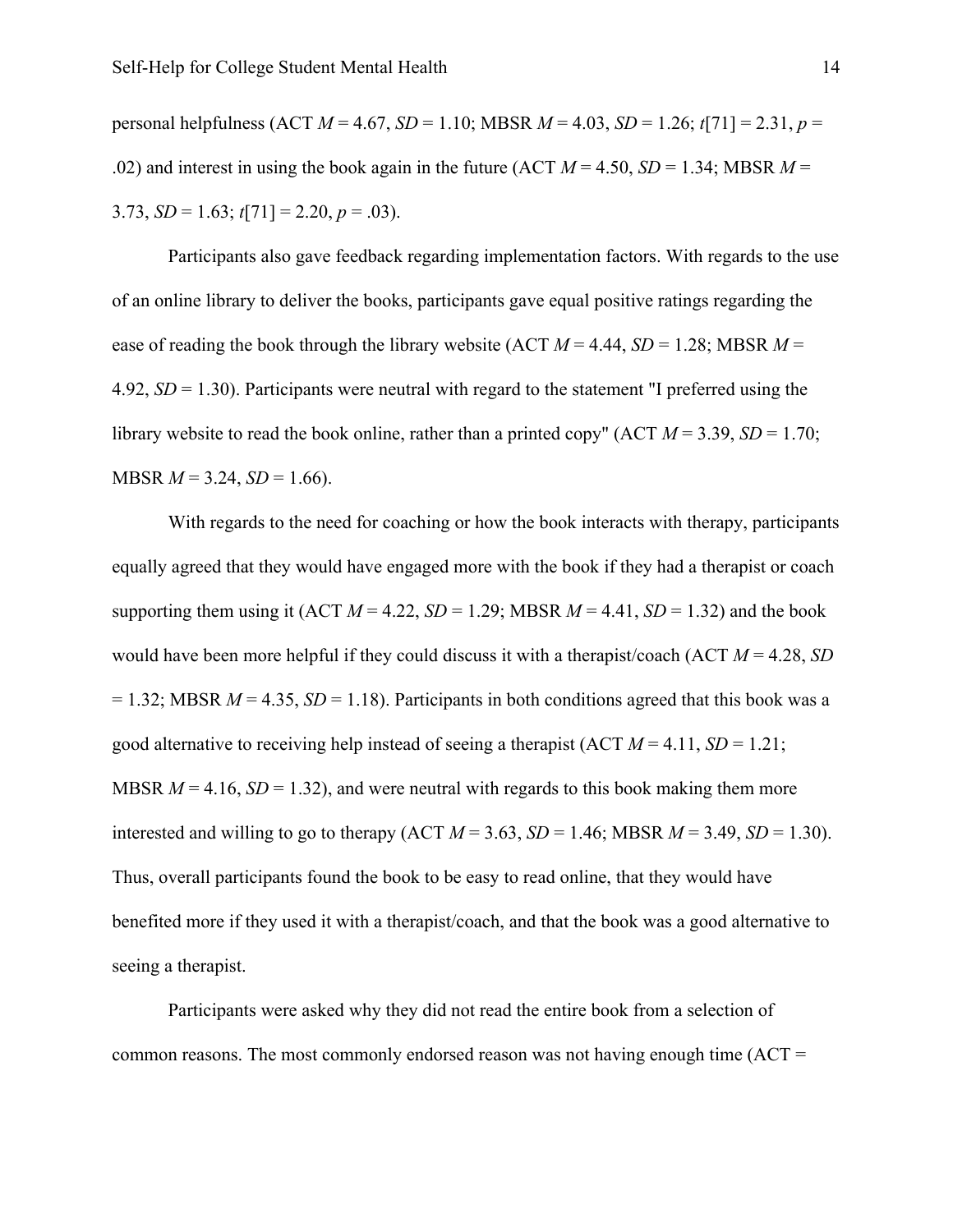54%, MBSR = 63%). Other reasons included the book being too long and/or boring  $(ACT =$ 14%, MBSR = 23%), difficulty accessing the book (ACT = 14%, MBSR = 11%), not being interested in the book ( $ACT = 11\%$ , MBSR = 11%), not seeming helpful ( $ACT = 3\%$ , MBSR = 14%), and already knowing what was covered ( $ACT = 3%$ , MBSR = 9%). These results suggest that both books were perceived as useful and accessible, but that time was the main factor interfering with their use.

When asked about their least favorite part of using the book, participants in the ACT and MBSR conditions expressed similar themes, such as the length of the book ("some of the chapters seemed long/boring," "the author was long-winded," "the time it took to read"), repetitive content ("it was repetitive in some areas," "redundant passages," "the chapters were all very similar to one another"). Additionally, multiple participants implied that having a physical copy of the book would have been helpful ("I prefer paperback," "I would have read more if it was a physical book," "reading online was kind of hard to stay on track," "Couldn't write in it"). Overall, the most commonly reported barrier for using the self-help books was difficulty balancing using the book with school-related obligations ("all of my other schoolwork and trying to balance everything," "it wasn't at the top of my priority list," "too busy with all my other responsibilities to do all of the assigned readings"). Again, these findings suggest that the books were found to be acceptable, but that time was a limiting factor.

#### **Mental health outcomes**

A series of mixed-model repeated-measures (MMRM) analyses were conducted with the full intent-to-treat (ITT) sample, irrespective of whether all assessment points were completed. MMRM analyses tested for the effects of time, condition, and time by condition interactions on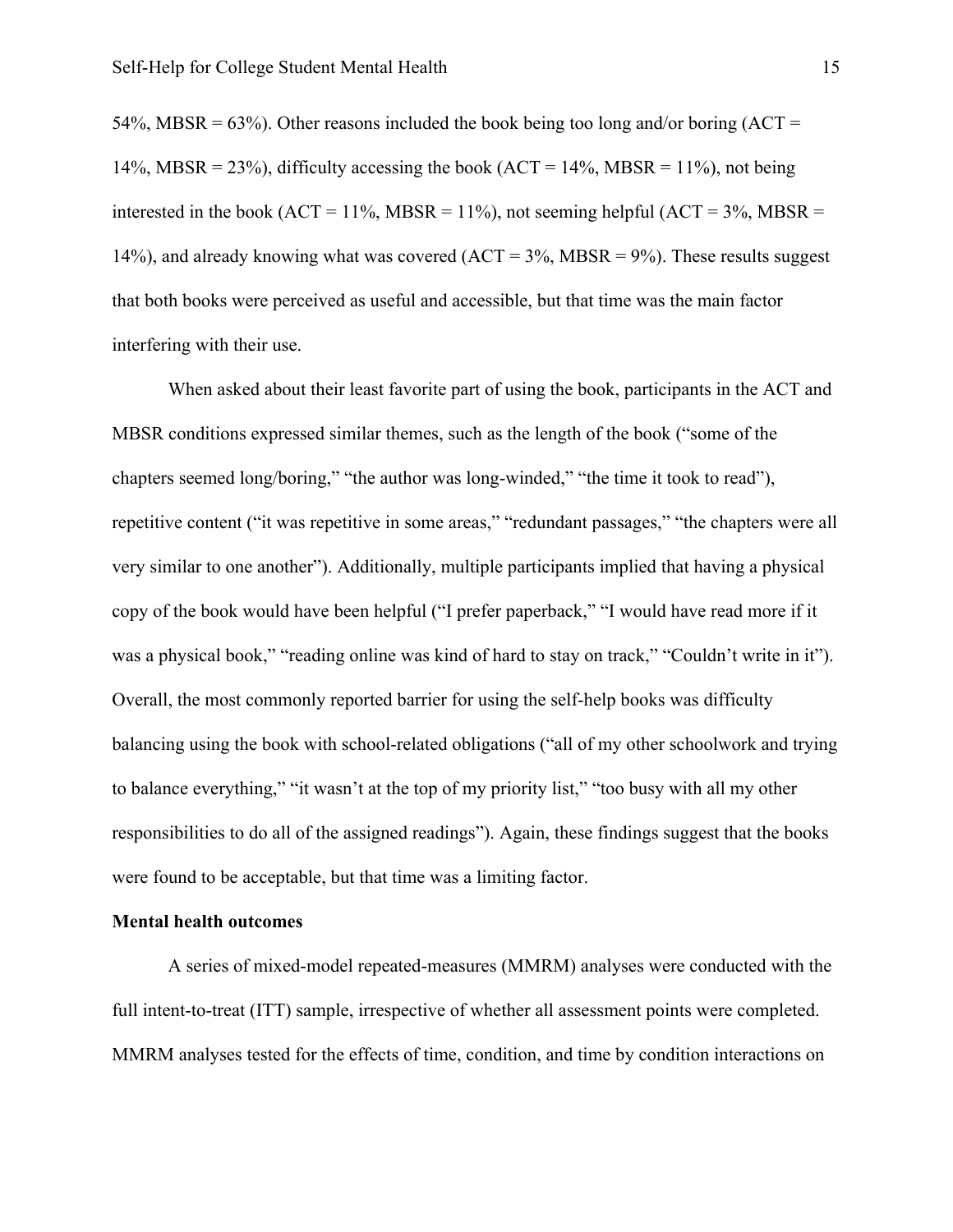outcomes (see Tables 1 and 2). There were no significant time by condition effects on the primary outcome of psychological distress (DASS) or secondary outcomes of positive mental health (MHC-SF) or academic concerns (CCAPS). However, significant time effects were found for each of these variables indicating improvements over time in both conditions with primarily medium to large effect sizes.

#### **Processes of change**

A series of MMRM analyses tested for effects on process of change measures (see Tables 1 and 2). A significant time by condition effect was found for VQ obstruction. Although both the ACT and MBSR condition demonstrated similar pre- to post-assessment improvements, the ACT condition achieved these effects sooner (ACT pre- to mid-assessment within condition effect  $d =$ .72; MBSR pre to mid effect  $d = .13$ ). There were no other significant time by condition effects for cognitive fusion (CFQ), psychological inflexibility (AAQ-US), valued progress (VQ-Pro), or mindfulness (FFMQ). However, significant time effects were found for each of these variables indicating medium to large within condition effect sizes for both conditions improving from preto post-assessment.

Analyses tested if the processes of change that lead to improved outcomes differed between the ACT and MBSR conditions. A series of linear regression analyses tested whether condition moderated the relation between pre- to mid-assessment change scores on each process measure and postassessment outcomes controlling for baseline scores. Each model was run separately with one pre- to mid-assessment process change score and postassessment outcome score, with predictors including baseline outcome, condition, and process change score in the first step, and the interaction of condition and process change score in the second step. The only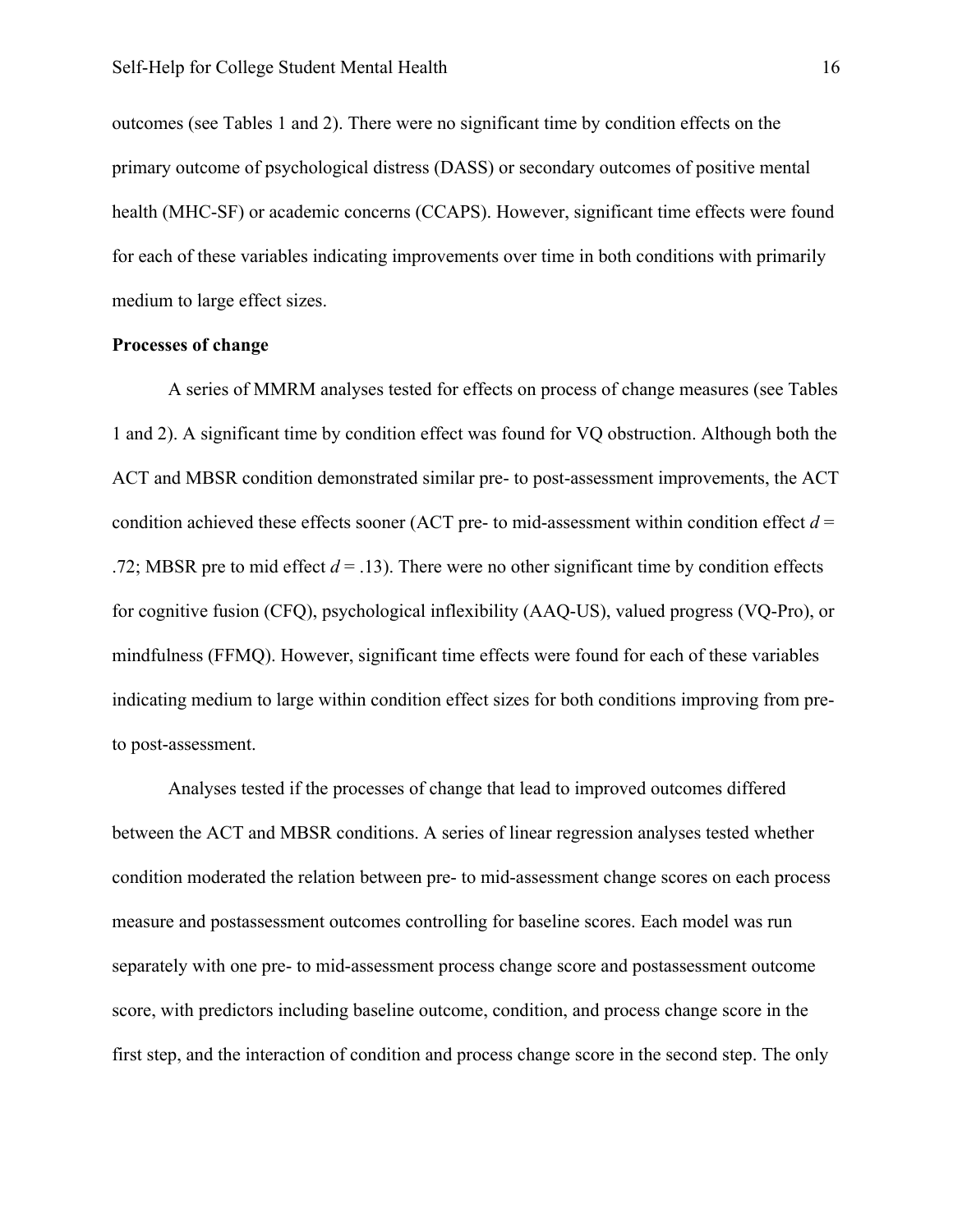significant condition by process interaction was for the AAQ-US in predicting positive mental health ( $b = .58$ ,  $\Delta R^2 = .04$ ,  $\Delta F(1, 63) = 5.24$ ,  $p < .03$ ) such that improvements in the AAQ-US were only correlated with improvements in positive mental health in the MBSR condition (*r* = .54,  $p < .001$ ) and not the ACT condition ( $r = .10$ ,  $p > .10$ ). There were no other condition by process interactions on predicting changes in mental health outcomes.

A series of partial correlations were conducted collapsing across conditions given the lack of differences between conditions (see Table 3). Improvements on the AAQ-US from baseline to mid-assessment consistently predicted improvements on post-assessment outcomes controlling for baseline scores. Other pre- to mid-assessment process measures only predicted improvements on the primary outcome, DASS psychological symptoms. The only exception was the VQ progress subscale, which did not predict improvements in any outcome measures.

#### **Discussion**

This study sought to evaluate the feasibility, efficacy, and processes of change for ACT and MBSR self-help books with college students. Results supported the potential feasibility of delivering self-help through a university library website with the majority of participants reading over half of their assigned book and high satisfaction ratings given for both books. Support was also found for the efficacy of both books, with equivalent improvements over time on psychological distress, positive mental health, and academic distress. Mixed results were found for expected differences in processes of change between the two books. Consistent with predictions, ACT produced larger improvements mid-treatment in valued action relative to MBSR, but other processes of change improved equally between conditions over time. Improvements in psychological inflexibility predicted improvements in outcomes across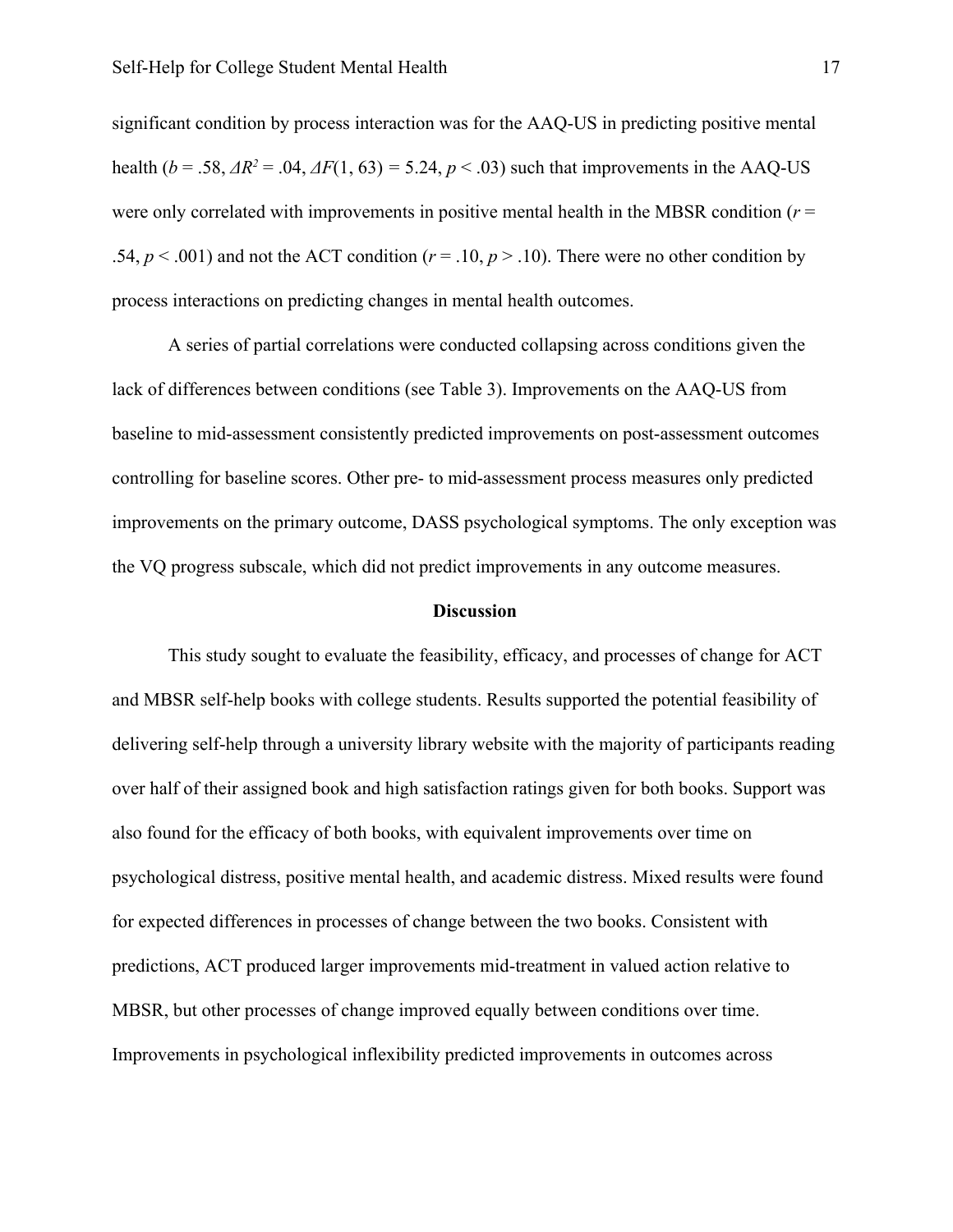conditions with the exception of positive mental health, where effects were stronger for MBSR surprisingly. Other processes of change equally predicted improvements in psychological distress across both conditions.

This study highlights a potential immediate, cost effective way to increase students' access to evidence-based self-help materials online. It is commonplace for university libraries to have access to digital versions of books through their websites, and these subscriptions can include self-help books. This allows students to access resources in a free, convenient, and private modality, including for students who are not willing to see a counselor currently, are waiting to see a counselor, are working with a counselor, or who have terminated with a counselor. In other words, these resources can increase access broadly for a variety of needs ranging from those who otherwise would not receive mental health resources to increasing supports for those in treatment. These points are familiar to those made for other online web/mobile interventions, with the important distinction being that self-help books can be implemented immediately by universities at low cost and with minimal resources, while few online web/mobile interventions are readily available to college campuses, and those that are typically have substantial resource costs.

Results from this study support the feasibility of the online library approach to disseminating self-help resources. Among participants who completed the postassessment, the majority read over half of the book and 37%-41% read the entire book. This is comparable to rates found in other self-help book studies (e.g., Hazlett-Stevens & Oren, 2017; Taylor et al., 2014) and online intervention studies that do not include a coach (Levin et al., 2017; Spijkerman et al., 2016). Participants gave high satisfaction ratings, including the ease of reading the book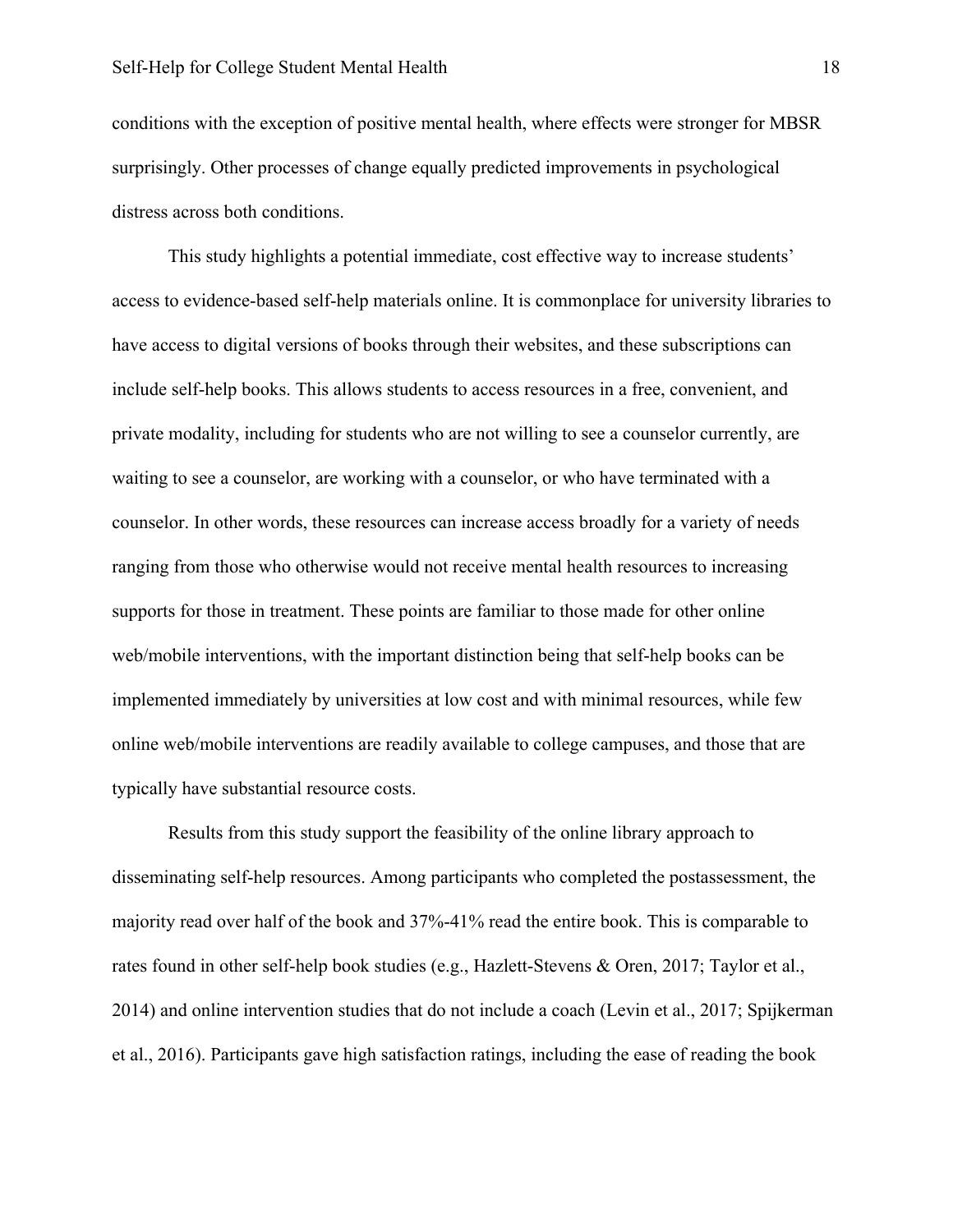through the library website and a lack of preference for a printed copy. However, some students did provide open feedback that a printed copy would have been more helpful (e.g., preference for reading physical copies, wanting to write in the book), suggesting the online approach may not be effective for all students. Consistent with aims of increasing access to resources, participants viewed this resource as being a good alternative to seeing a therapist, but they also recognized that the resource would be more effective if they were working with a therapist or coach. Previous research indicates that self-help resources are a desired alternative for a segment of students who are not willing to see a therapist (Levin et al., 2018). These resources can also provide an alternative to students who have limited access to services (e.g., regional campuses, center waiting lists). Yet, the majority of students would prefer to see a therapist rather than use self-help resources, and research suggests students prefer to use such resources in the context of working with a therapist (e.g., Levin et al., 2018). This is also consistent with research indicating self-help is more effective when combined with a therapist or coach providing guidance (Richards & Richardson, 2012). Overall, this pattern suggests that offering self-help could expand the portfolio of resources available to students, reaching a segment who otherwise would not get help and enhancing supports for students seeking services.

This study also identified potential barriers to engaging in self-help books. The most commonly reported barrier was not having enough time to read, due in part to difficulty balancing the book with school-related obligations. In open responses, a common theme across books was that some students thought they were too long or repetitive. These barriers are consistent with those noted by students in other web-based interventions (e.g., Levin et al., 2017). It may be beneficial to adopt and evaluate shorter self-help books to see if they have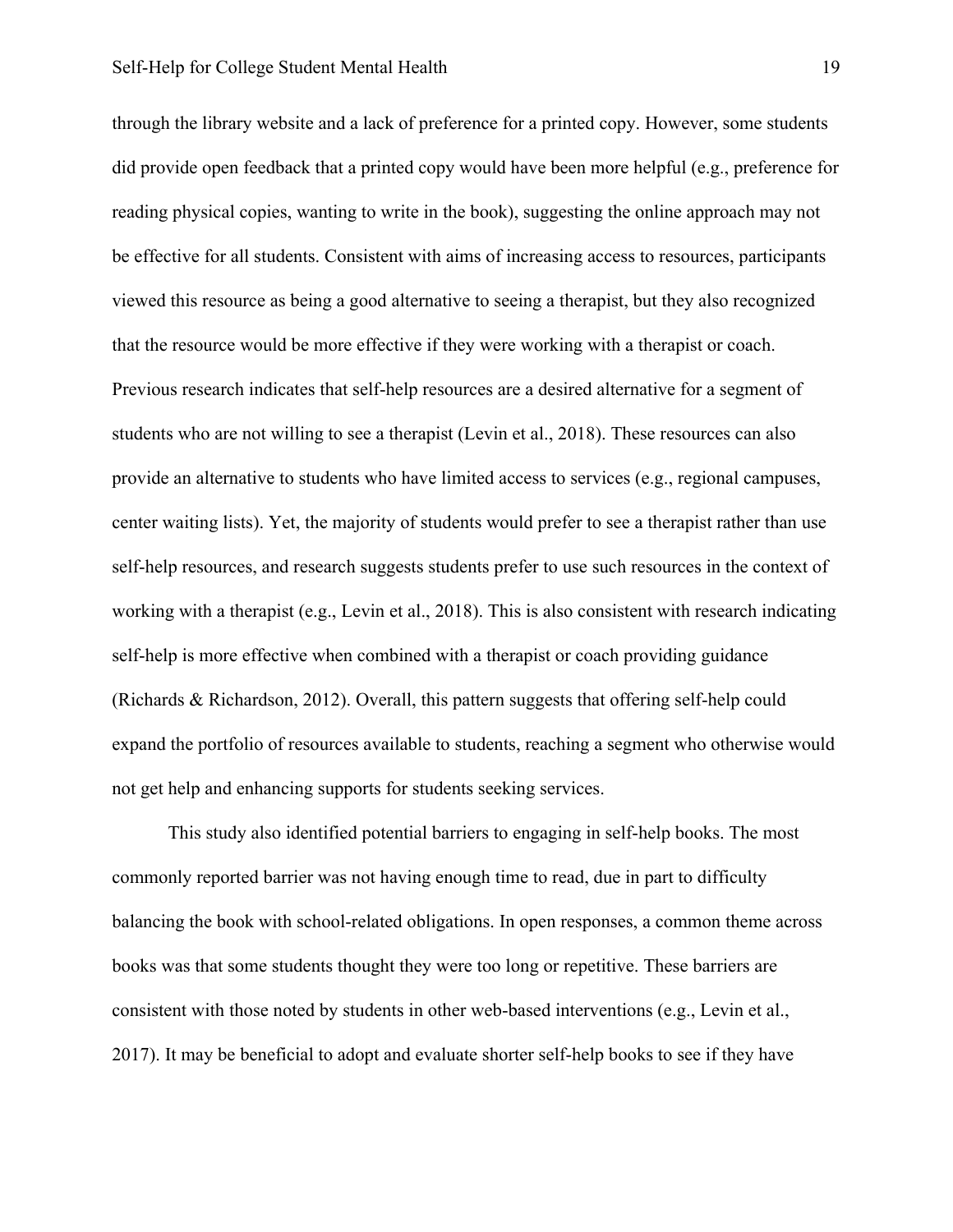higher engagement and potential efficacy in meeting the challenges and preferences of at least some students in using self-help.

Interestingly, baseline levels of distress and psychological inflexibility did not predict how much of the book was read, suggesting the presence of mental health problems did not necessarily lead to greater engagement. However, baseline motivation to learn psychological skills and read the book did predict engagement. This suggests two potential implementation considerations: 1) targeting only students that are actively interested in using self-help materials, or 2) providing initial motivational interventions to increase engagement among a broader range of students.

Participants improved equivalently over time on outcomes in the ACT and MBSR conditions with mostly medium to large effect sizes. Although the sample was not selected for by level or type of distress, the majority had moderate or greater depression, anxiety, and/or stress symptoms, which improved over time. In addition to distress, students also reported improvements in positive mental health and in academic concerns, suggesting these self-help resources can also assist students in flourishing and being more effective in their roles. Thus, these types of resources may serve useful not only for students seeking help for distress, but also students seeking to enhance their life functioning. This is consistent with previous research on ACT and MBSR-based self-help for college students, in which positive results have been found on mental health symptoms as well as on academic performance and positive psychological functioning (e.g., Hazlett-Stevens & Oren, 2017; Levin et al., 2017; Muto et al., 2011; Räsänen et al., 2016; Taylor et al., 2014; Wimberley et al., 2016).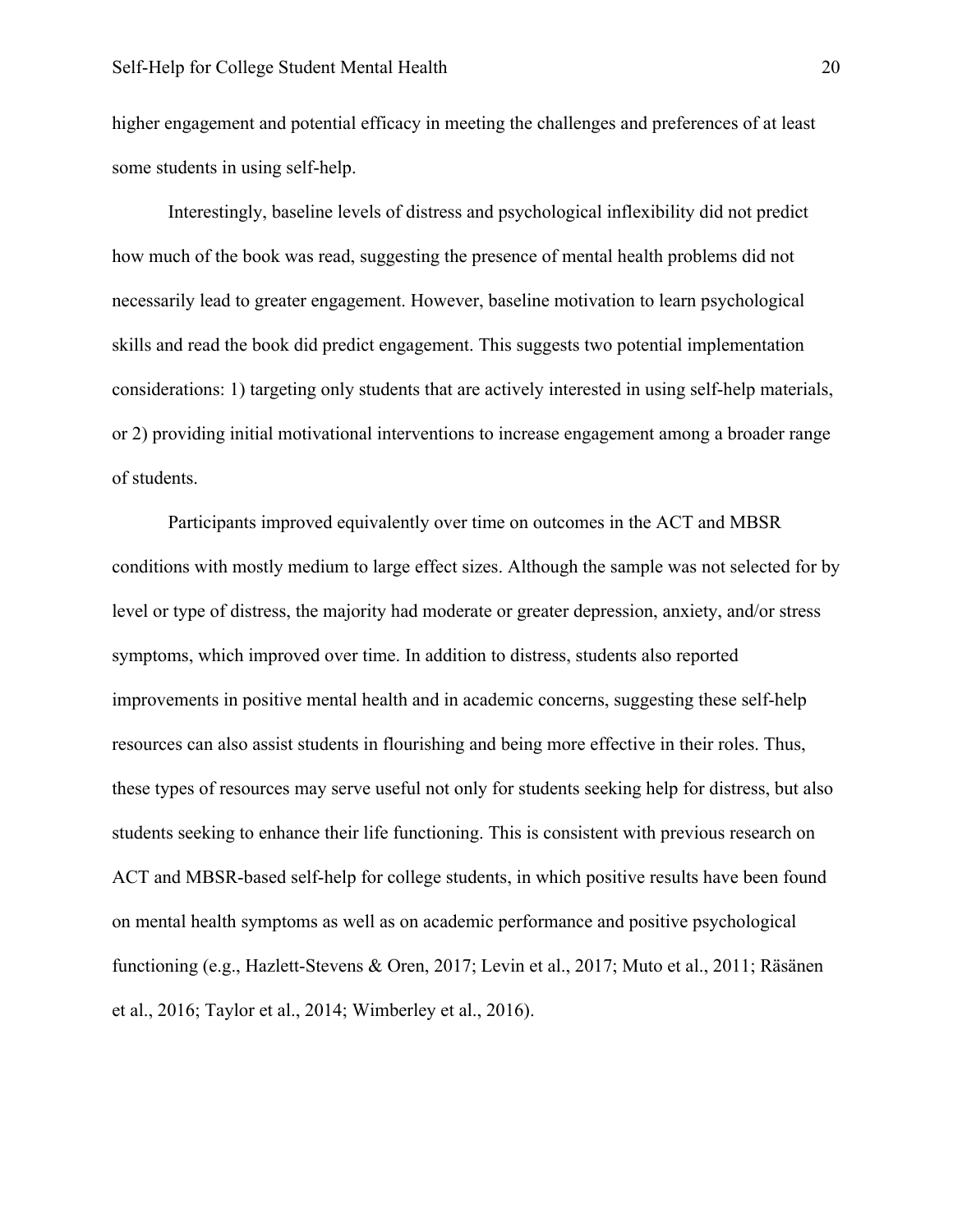This study tested two readily available books that could be offered now to students through library websites at minimal cost and without concerns regarding current and ongoing availability. Evaluating self-help books is critical for ensuring resources are evidence-based and known to be helpful, and not harmful, for student mental health (Rosen & Lilienfeld, 2016). Comparing distinct books can also serve to inform what books might be offered to students, and with larger samples to power moderation analyses, even what books to offer to what students. Yet, it is likely impractical to evaluate every book for every relevant context with all available control conditions. An emphasis on books that target distinct processes of change might provide a generalizable knowledge base that can inform evidence-based self-help resources lists (e.g., when to offer books that target mindfulness and valued action versus mindfulness alone).

In this study, we chose to compare two books that use somewhat distinct procedures to target a shared process of change (mindfulness and its sub-processes), and in which one book includes distinct procedures to target valued action as an additional process of change. ACT and MBSR have not been previously compared in a published RCT. With regards to between group effects, results suggested ACT is more effective than MBSR at improving valued action, at least with regards to producing effects early in treatment. Surprisingly there was a lack of differences between conditions however with regards to what processes of change accounted for improvements in outcomes over time. For the most part, across MBSR and ACT, psychological inflexibility was the most consistent process that predicted improvements in outcome. Despite this being a more ACT-focused process of change, psychological inflexibility was actually a stronger predictor of improvements in the MBSR condition for positive mental health. Psychological inflexibility measures, including the AAQ-US, tend to emphasize the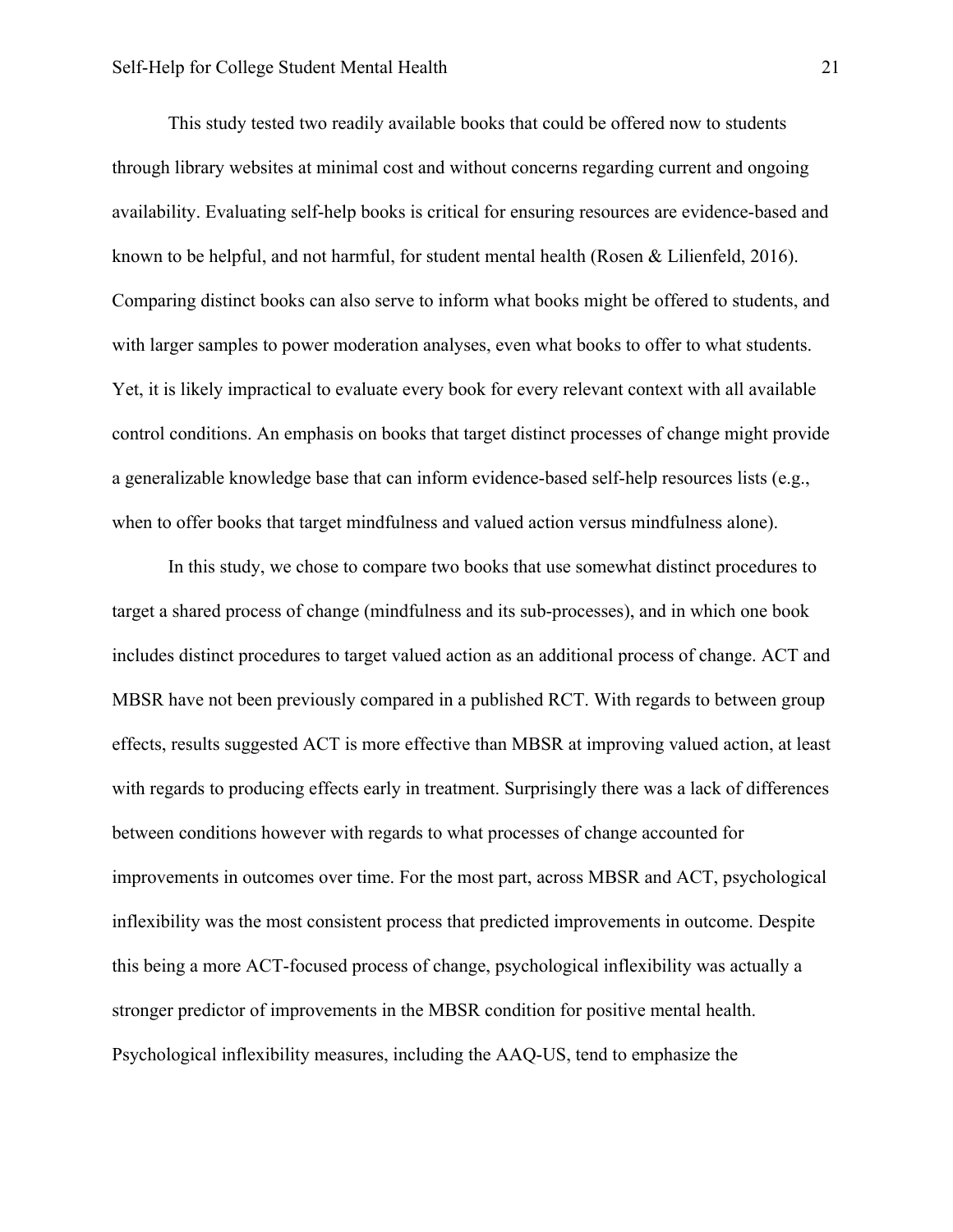mindfulness-related processes (i.e., cognitive fusion, experiential avoidance) more than the valued action processes, so results are consistent with the focus of MBSR. Consistent with that, previous research has found psychological inflexibility to mediate outcomes for mindfulness interventions (Gu et al., 2015). More surprising was that other processes (i.e., valued action, cognitive fusion, mindfulness) only predicted changes in the psychological distress outcome, and did so equally between the ACT and MBSR conditions. Taken together, these results suggest that although the ACT book led to greater improvements in valued action, the procedures in the ACT and MBSR books might similarly engage mindfulness-related processes of change, which are the primary processes relevant to improvements in student mental health.

#### **Limitations and Future Research**

This study had notable limitations. The comparison of two active, distinct interventions provides a powerful control for each approach, but the unsurprising lack of differences on outcomes also raises the question of how effective these approaches would be in relation to a waitlist control or psychological placebo. In other words, similar to open trial designs, it is unclear the degree to which improvements over time across conditions are accounted for by reading the books versus other sources of variance (e.g., demand characteristics, regression to the mean, measure reactivity).

The study purposefully used broad inclusion criteria to better represent the range of students who might benefit from self-help resources. A variety of recruitment methods were also used, including through the SONA research pool in which students receive course credit for participation in relevant psychology classes. In combination, this heterogeneity might have reduced statistical power in detecting differences between self-help approaches and limited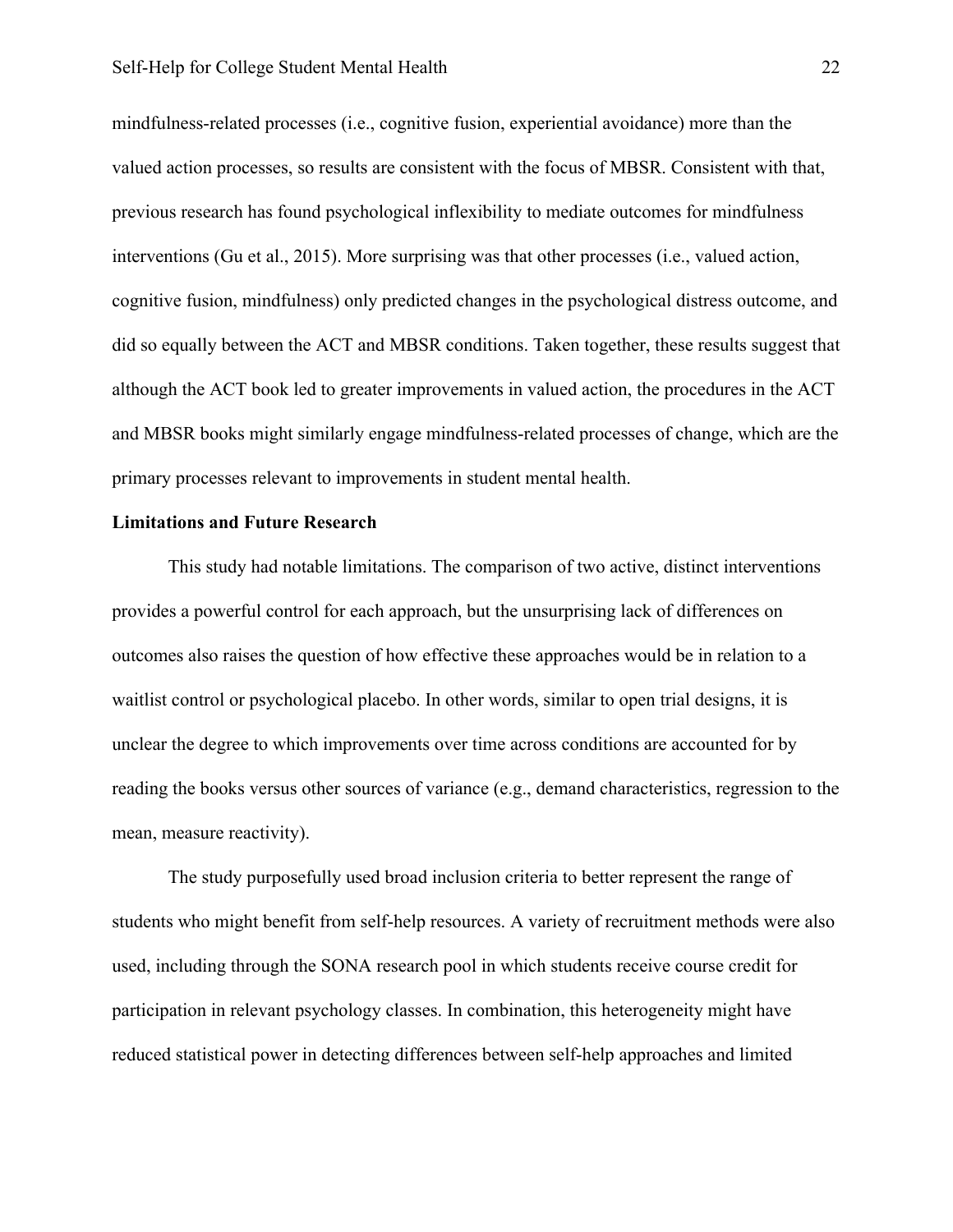precision with regards to what populations the books were evaluated in. It is unclear for example whether both of these books are *specifically* effective for non-distressed students participating for course credits, distressed students looking for services, or specific forms of presenting concerns. Rather this study sought to evaluate the broader question of whether these self-help books are generally useful for college student mental health. Future research is needed to test the efficacy of books for more specific implementation methods, presentations, and populations.

This study was limited by the use of only self-report measures. Common method bias due to all variables being assessed through self-report may have inflated observed relations between treatment outcomes and processes of change due to confounding factors such as social desirability (Podsakoff, MacKenzie, Lee, & Podsakoff, 2003). Similarly, concerns have been raised regarding the degree to which self-report process measures, particularly the Acceptance and Action Questionnaire-II (Bond et al., 2011), fail to discriminate between negative affect and psychological inflexibility (Rochefort et al., 2018). Although the AAQ-US has been found to be more weakly related to psychological distress and more strongly related to academic functioning than the AAQ-II (Levin et al., 2019), this limitation may be relevant to the processes of change used in this study. Future research would benefit from including behavioral measures or assessment data from other informants to provide a more rigorous assessment of mental health outcomes, processes of change, and their relations.

There were also limitations related to assessing the effects of the MBSR book. The study only examined percentage of the book read as a measure of adherence and did not include an assessment of meditation practice time, which is a core aspect of MBSR adherence (Parsons, Crane, Parsons, Fjorback & Kuyken, 2017). Self-reported adherence to reading the book may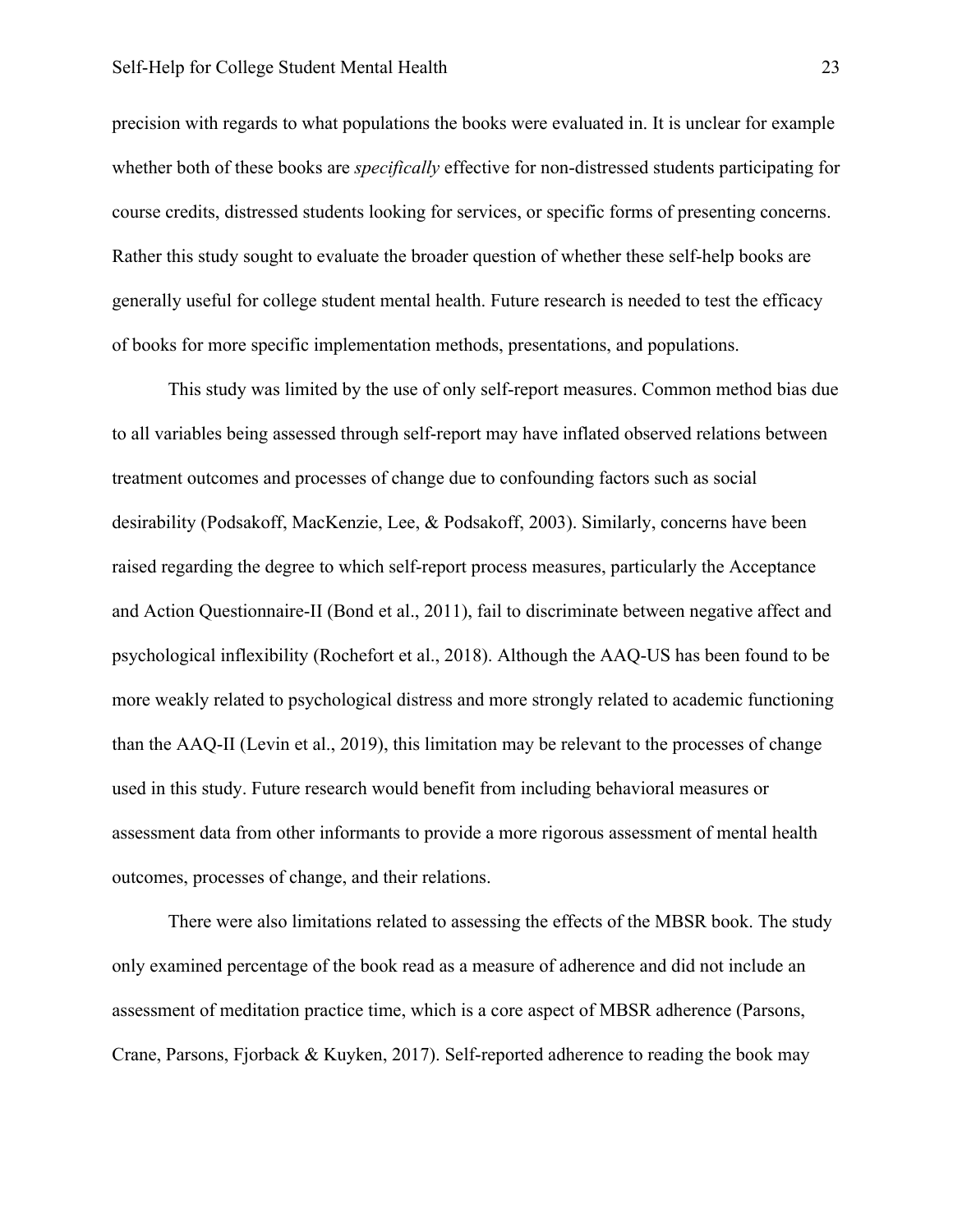#### Self-Help for College Student Mental Health 24

have been more sufficient for assessing engagement in the ACT intervention than MBSR, particularly given the MBSR book also included a set of meditation audio files that participants were expected to frequently follow, but that were not tracked to assess adherence. Thus, it is not entirely clear the degree to which this approach to delivering MBSR is feasible given there was no assessment of whether students adhered to the expected regular meditation practice.

In addition, the study included limited assessment of mindfulness processes of change, using only the FFMQ to assess self-reported facets of mindfulness (Baer et al., 2006). Although self-reported mindfulness is one established process of change for MBSR, additional targeted processes of change relevant to MBSR and meditation more broadly were not included such as attentional control, relevant domains of cognitive functioning, emotion regulation, emotional awareness, reward processing, rumination, and mindfulness practice (Creswell, 2017; Wielgosz, Goldberg, Kral, Dunne & Davidson, 2019). These processes include variables that are less directly linked to the procedure of practicing mindfulness, that are assessed through more objective means, and that are defined at a more basic level of analysis (e.g., neuroscience, basic cognitive processes), which are valuable to furthering our understanding of how interventions work. This may have contributed to the relative lack of differences in processes of change found between ACT and MBSR. The authors' primary area of expertise is in ACT, which contributed to the greater emphasis on assessing ACT processes of change relative to MBSR. This allegiance effect could have also reduced sensitivity to detecting any stronger effects for MBSR on mental health relative to ACT.

Overall, this study suggests the potential effectiveness of providing ACT and MBSR-based self-help books broadly for student mental health through university library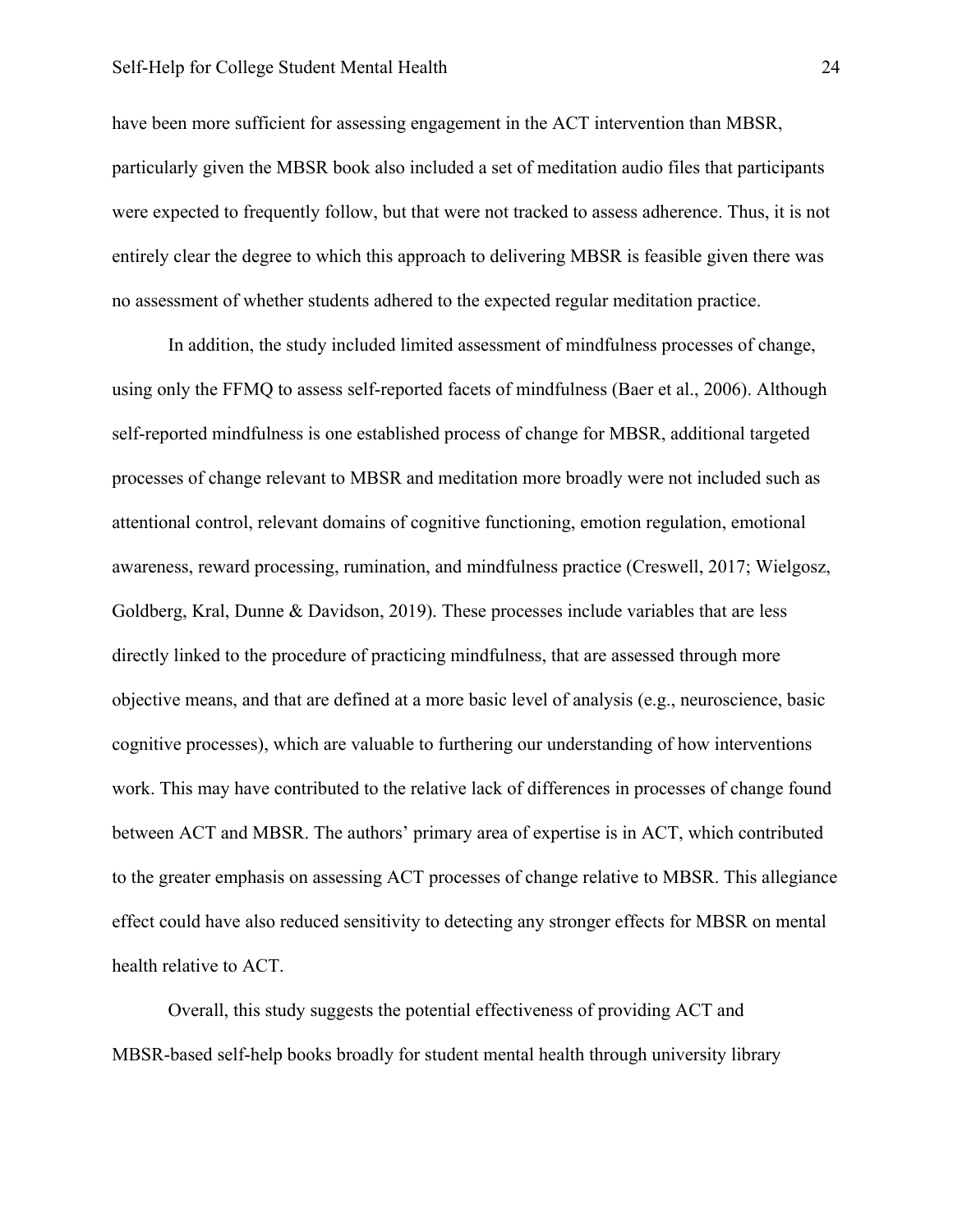# Self-Help for College Student Mental Health 25

websites. There is a critical need among college campuses for effective mental health resources that overcome current barriers for students (e.g., stigma, access, convenience). Although new online programs are a promising trend for college campuses, students can begin to access online services now through books made available for free, convenient, and private use on library websites. This can also lead to a new wave of much needed research evaluating the effectiveness of books that are already disseminated to the public and in need of empirical examination. Over time, this could lead to building evidence-based lists guiding practitioners and consumers to know what book might be effective for what individuals.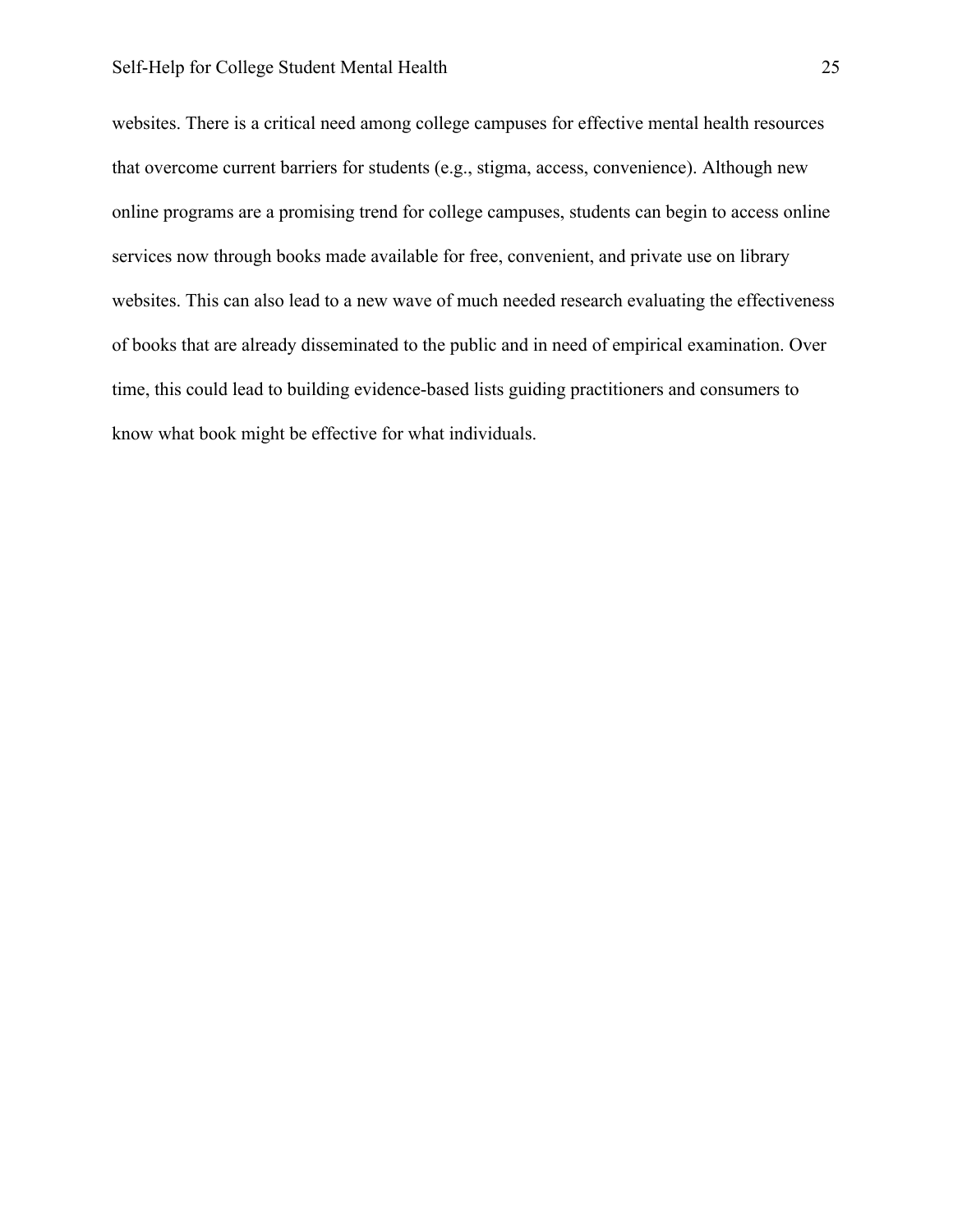# **Compliance with Ethical Standards**

Conflict of interest statement: The authors have no conflicts of interest to declare.

Ethical approval: All procedures performed in studies involving human participants were in accordance with the ethical standards of the institutional and/or national research committee and with the 1964 Helsinki declaration and its later amendments or comparable ethical standards. The study was approved by the Utah State University Institutional Review Board.

Informed consent: Informed consent was obtained from all individual participants included in the study.

#### **Author Contributions**

MEL: Designed the study, supervised data collection, conducted data analyses, and was the primary author of the manuscript. WA: Assisted with designing the study, conducted data collection, oversaw day-to-day management of the study, and assisted with writing the manuscript. CD: Assisted with designing the study, data collection, and writing the manuscript. MPT: Assisted with designing the study and writing the manuscript.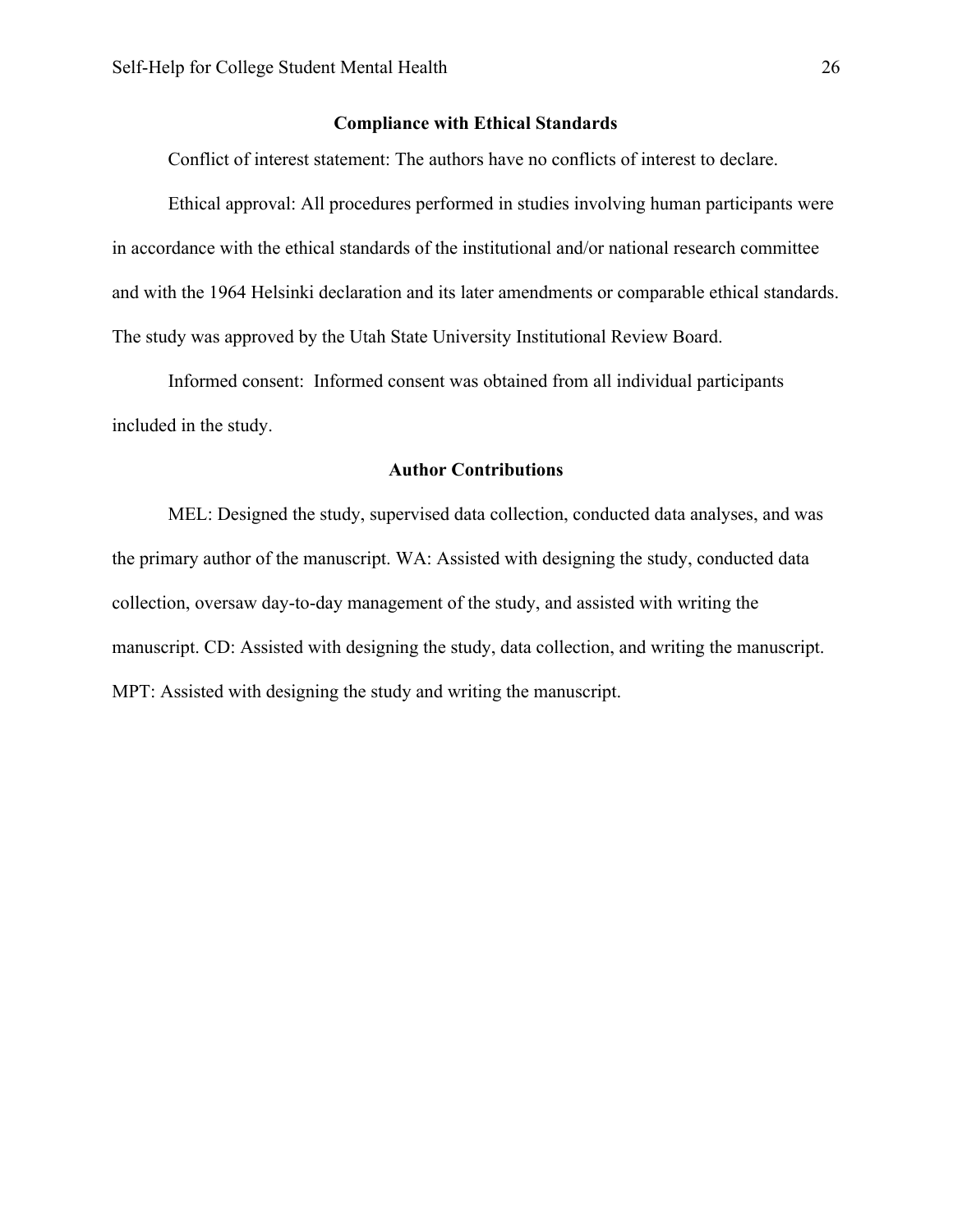# **References**

- A-Tjak, J.G., Davis, M.L., Morina, N., Powers, M.B., Smits, J.A. & Emmelkamp, P.M. (2015). A meta-analysis of the efficacy of acceptance and commitment therapy for clinically relevant mental and physical health problems. *Psychotherapy & Psychosomatics, 84*, 30-36.
- Abramowitz, J. S., Moore, E. L., Braddock, A. E.,  $\&$ ; Harrington, D. L. (2009). Self-help cognitive-behavioral therapy with minimal therapist contact for social phobia: A controlled trial. *Journal of Behavior Therapy and Experimental Psychiatry, 40*, 98-105.
- American College Health Association (2018). *American College Health Association-National College Health Assessment II: Undergraduate Student Executive Summary Fall 2018*. Silver Spring, MD: American College Health Association.
- Baer, R. A., Smith, G. T., Hopkins, J., Krietemeyer, J., & Toney, L. (2006). Using self-report assessment methods to explore facets of mindfulness. *Assessment, 13*, 27-45.
- Blanco, C., Okuda, M., Wright, C., Hasin, D. S., Grant, B. F., Liu, S.-M., & Olfson, M. (2008). Mental health of college students and their non–college-attending peers. *Archives of General Psychiatry*, *65*, 1429.
- Bond, F. W., Hayes, S. C., Baer, R. A., Carpenter, K. M., Guenole, N., Orcutt, H. K., & Zettle, R. D. (2011). Preliminary psychometric properties of the Acceptance and Action Questionnaire-II: A revised measure of psychological inflexibility and experiential avoidance. *Behavior Therapy, 42*, 676–688.

Center for Collegiate Mental Health (2012). *CCAPS 2012 Technical Manual.* University Park, PA.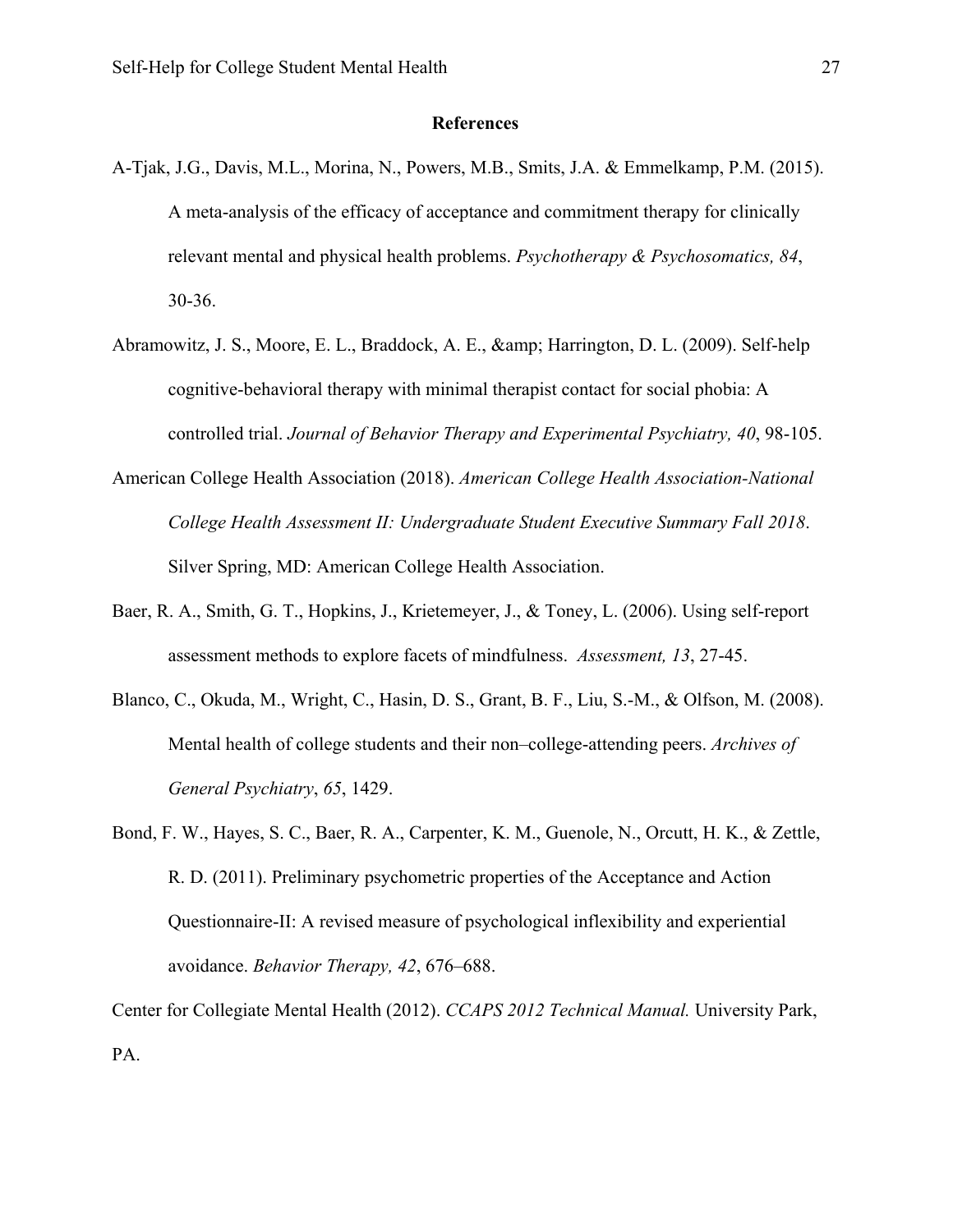Creswell, J.D. (2017). Mindfulness interventions. *Annual Review of Psychology, 68*, 491-516.

- Gallagher, Robert P. (2015). *National Survey of College Counseling Centers 2014.* Project Report. The International Association of Counseling Services (IACS).
- Gillanders, D.T., Bolderston, H., Bond, F.W., Dempster, M., Flaxman, P.E., Campbell, L., … Remington, B. (2014). The development and initial validation of the cognitive fusion questionnaire. *Behavior Therapy, 45*, 83-101.
- Goldberg, S.B., Tucker, R.P., Greene, P.A., Davidson, R.J., Wampold, B.E., Kearney, D.J. & Simpson, T.L. (2018). Mindfulness-based interventions for psychiatric disorders: A systematic review and meta-analysis. *Clinical Psychology Review, 59*, 52-60.
- Gu, J., Strauss, C., Bond, R. & Cavanagh, K. (2015). How do mindfulness-based cognitive therapy and mindfulness-based stress reduction improve mental health and wellbeing? A systematic review and meta-analysis of mediation studies. *Clinical Psychology Review, 37*, 1-12.
- Harris, R. (2007). *The happiness trap: How to stop struggling and start living*. Penguin Random House.
- Hayes, S. C., Strosahl, K., & Wilson, K. G. (2012). *Acceptance and commitment therapy: The process and practice of mindful change* (2nd ed.). New York: Guilford Press.
- Hayes, S.C., Villatte, M., Levin, M.E., & Hildebrandt, M. (2011). Open, aware, and active: Contextual approaches as an emerging trend in the behavioral and cognitive therapies. *Annual Review of Clinical Psychology, 7*, 141-168.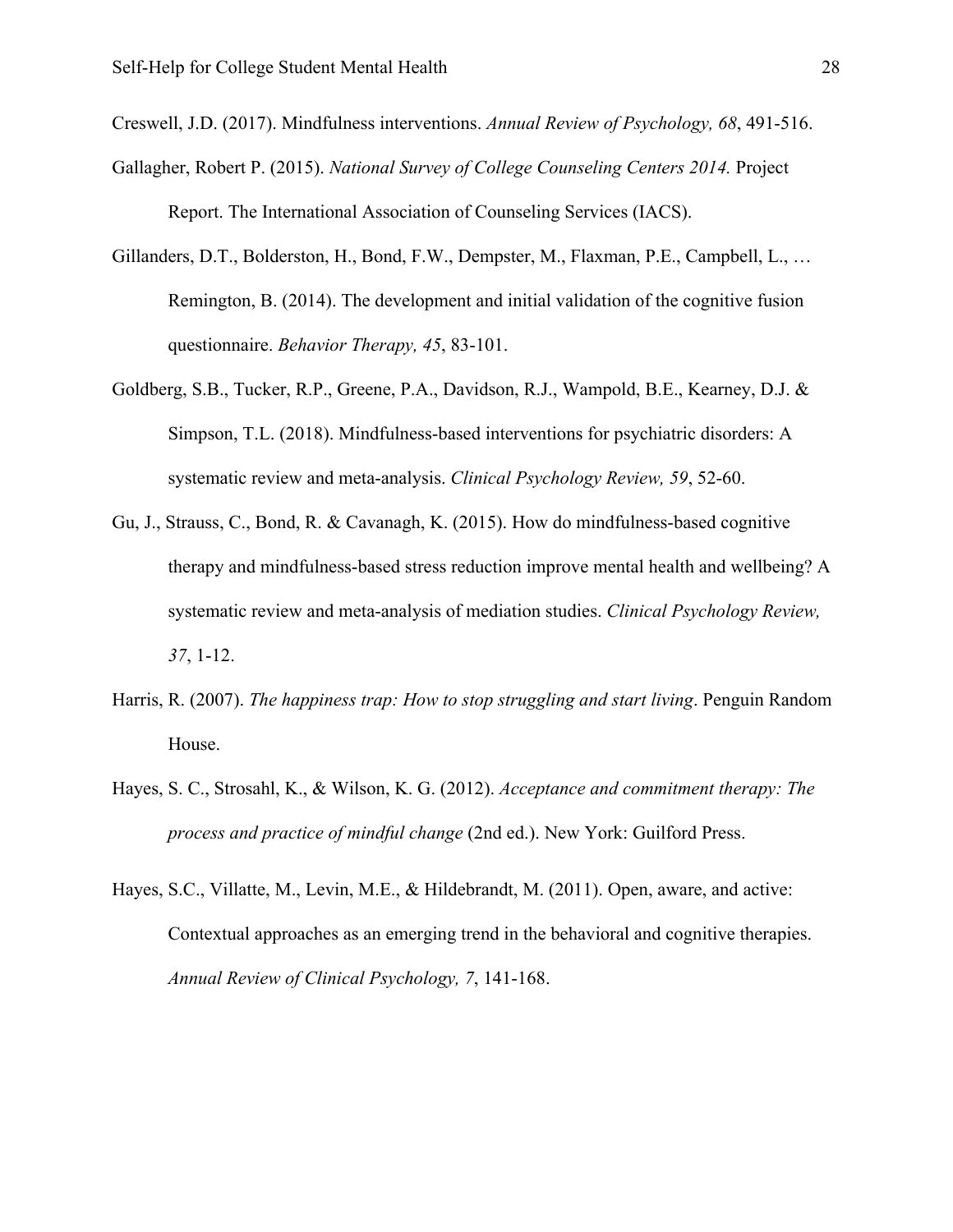- Hazlett-Stevens, H. & Oren, Y. (2017). Effectiveness of mindfulness-based stress reduction bibliotherapy: A preliminary randomized controlled trial. *Journal of Clinical Psychology, 73*, 626-637.
- Hintz, S., Frazier, P.A. & Meredith, L. (2015). Evaluating an online stress management intervention for college students. *Journal of Counseling Psychology, 62*, 137-147.

Kabat-Zinn J. (1990)*. Full Catastrophe Living*. New York: Delacorte

- Keyes, C.L.M. (2005). Mental illness and/or mental health? Investigating axioms of the complete state model of health. *Journal of Consulting and Clinical Psychology 73*, 539–548.
- Lattie, E.G., Adkins, E.C., Winquist, N., Stiles-Shields, C., Wafford, Q.E. & Graham, A.K. (2019). Digital mental health interventions for depression, anxiety, and enhancement of psychological well-being among college students: Systematic review. *Journal of Medical Internet Research, 21*, e12869.
- Levin, M.E., Haeger, J., Pierce, B. & Twohig, M.P. (2017). Web-based acceptance and commitment therapy for mental health problems in college students: A randomized controlled trial. *Behavior Modification, 41*, 141-162.
- Levin, M.E., Krafft, J. & Levin, C. (2018). Does self-help increase rates of help seeking for student mental health problems by minimizing stigma as a barrier? *Journal of American College Health, 66,* 302-309*.*
- Levin, M.E., Krafft, J., Pistorello, J. & Seeley, J.R. (2019). Assessing psychological inflexibility in university students: Development and validation of the acceptance and action questionnaire for university students (AAQ-US). *Journal of Contextual Behavioral Science. 12*, 199-206.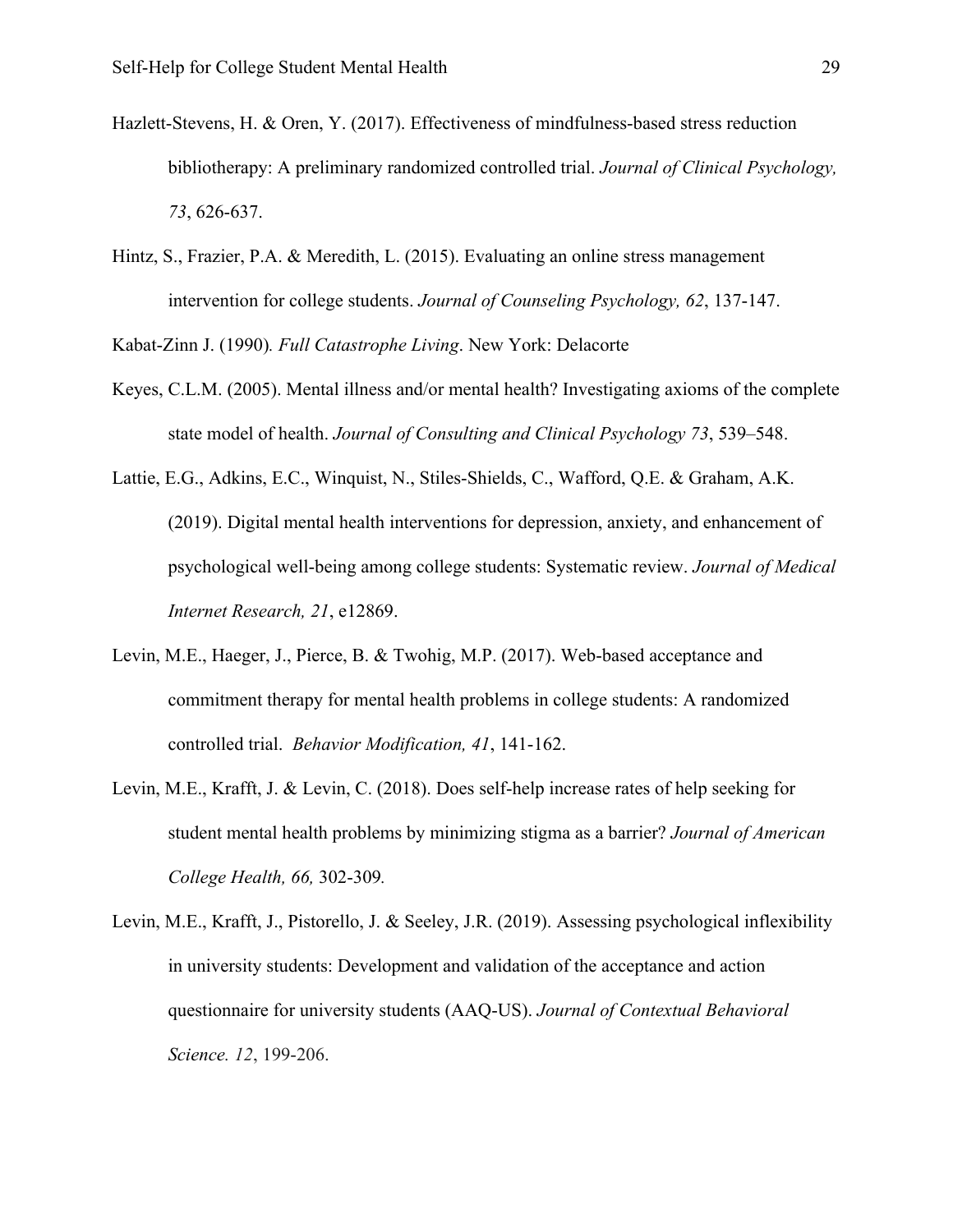- Levin, M. E., Pistorello, J., Hayes, S. C. & Seeley, J. (2014). Feasibility of a prototype web-based Acceptance and Commitment Therapy prevention program for college students. *Journal of American College Health, 62*, 20-30*.*
- Lovibond, S. H. & Lovibond, P. F. (1995). *Manual for the Depression Anxiety Stress Scales, (2nd ed.)*. Sydney, AU: Psychology Foundation of Australia.
- Muto, T., Hayes, S. C., & Jeffcoat, T. (2011). The effectiveness of Acceptance and Commitment Therapy bibliotherapy for enhancing the psychological health of Japanese college students living abroad. *Behavior Therapy, 42,* 323-335.
- Parsons, C.E., Crane, C., Parsons, L.J., Fjorback, L.O. & Kuyken, W. (2017). Home practice in Mindfulness-Based Cognitive Therapy and Mindfulness-Based Stress Reduction: A systematic review and meta-analysis of participants' mindfulness practice and its association with outcomes. *Behaviour Research and Therapy, 95*, 29-41.
- Podsakoff, P. M., MacKenzie, S. B., Lee, J.-Y., & Podsakoff, N. P. (2003). Common method biases in behavioral research: A critical review of the literature and recommended remedies. *Journal of Applied Psychology, 88*, 879–903.
- Räsänen, P., Lappalainen P., Muotka J., Tolvanen A. & Lappalainen R. (2016). An online guided ACT intervention for enhancing the psychological wellbeing of university students: A randomized controlled clinical trial. *Behaviour Research and Therapy, 78*, 30-42.
- Richards, D., & Richardson, T. (2012). Computer-based psychological treatments for depression: A systematic review and meta-analysis. *Clinical Psychology Review, 32*, 329-342.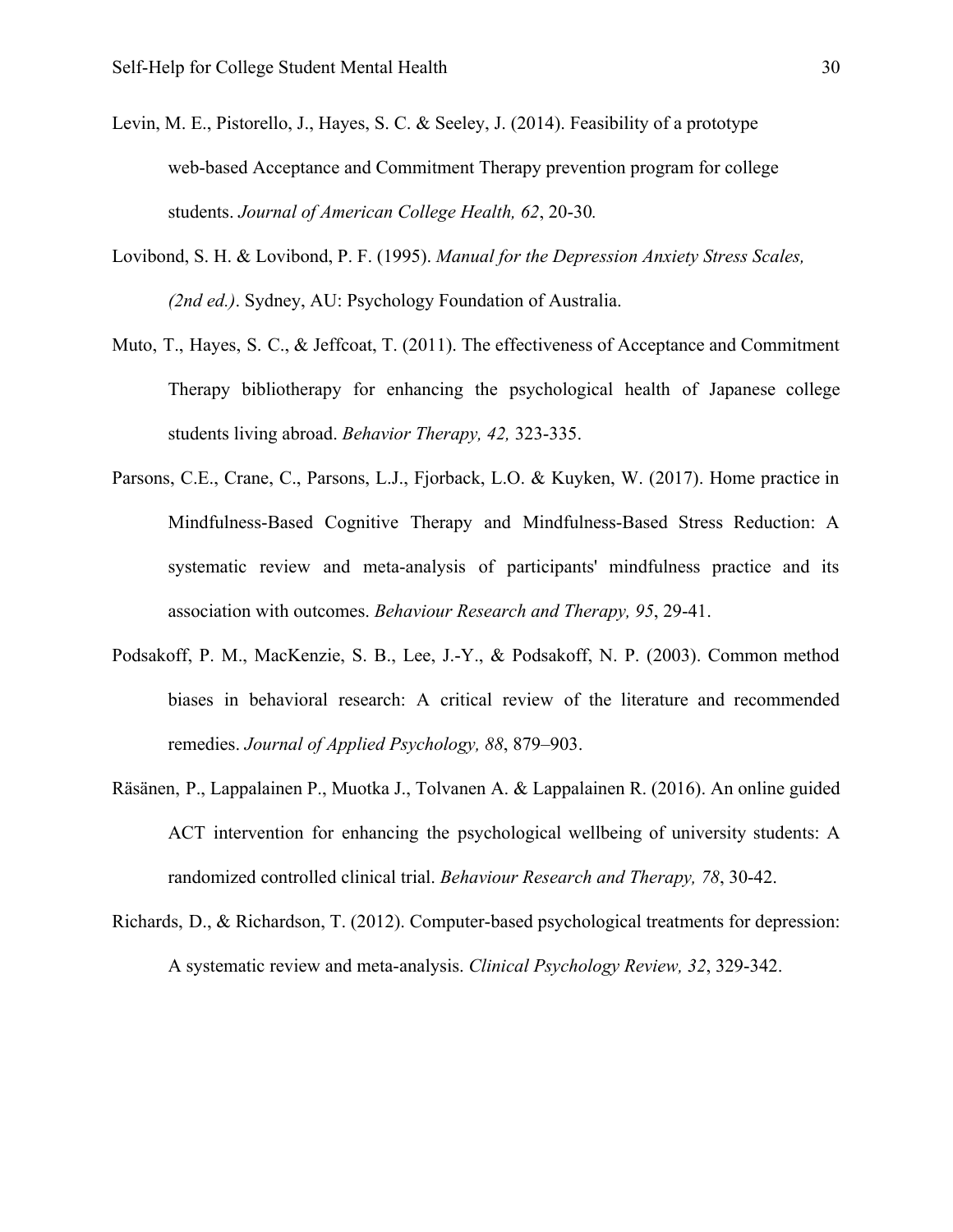- Rochefort, C., Baldwin, A.S. & Chmielewski, M. (2018). Experiential avoidance: An examination of the construct validity of the AAQ-II and MEAQ. *Behavior Therapy, 49*, 435-449.
- Rosen, G.M., & Lilienfeld, S.O. (2016). On the failure of psychology to advance self-help: Acceptance and Commitment Therapy (ACT) as a case example. *Journal of Contemporary Psychotherapy, 46*, 71-77.
- Smout, M.F., Davies, M., Burns, N., & Christie, A. (2014). Evaluating acceptance and commitment therapy: Development of the valuing questionnaire. *Journal of Contextual Behavioral Science, 3*, 164-172.
- Spijkerman, M.P.J., Pots, W.T.M. & & Bohlmeijer, E.T. (2016). Effectiveness of online mindfulness-based interventions in improving mental health: A review and meta-analysis of randomised controlled trials. *Clinical Psychology Review, 45*, 102-114.
- Stahl, B. & Goldstein, E. (2010). *A Mindfulness-Based Stress Reduction Workbook.* New Harbinger Publications.
- Taylor, B.L., Strauss, C., Cavanagh, K. & Jones, F. (2014). The effectiveness of self-help mindfulness-based cognitive therapy in a student sample: a randomised controlled trial. *Behaviour Research & Therapy, 63*, 63-69.
- Torous, J.B., Levin, M.E., Ahern, D. & Oser, M. (2017). Cognitive behavioral mobile applications: Research literature, marketplace data, and evaluation guidelines*. Cognitive and Behavioral Practice, 24*, 215-225*.*
- Wielgosz, J., Goldberg, S.B., Kral, T.R.A., Dunne, J.D. & Davidson, R.J. (2019). Mindfulness meditation and psychopathology. *Annual Review of Clinical Psychology, 15*, 285-316.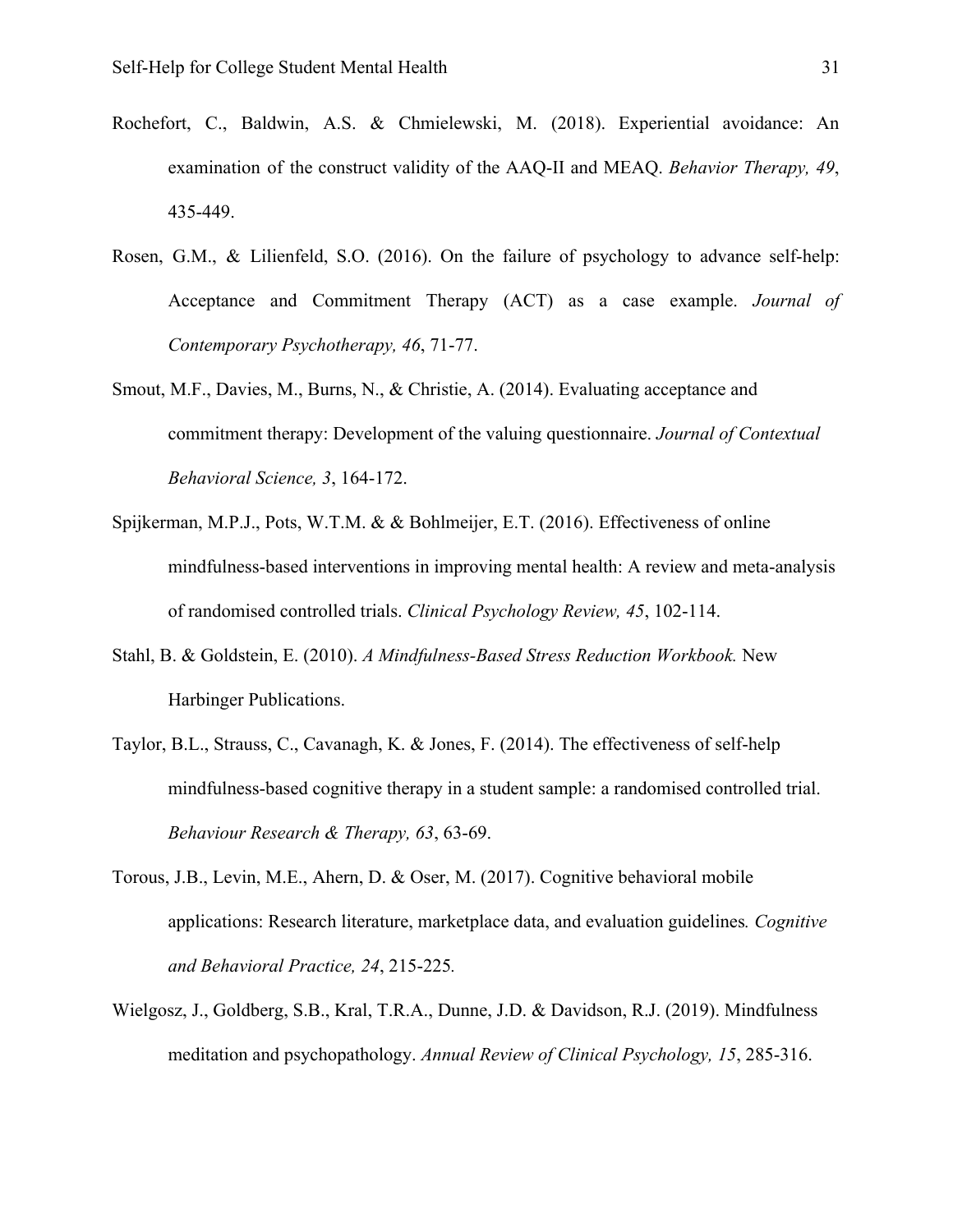Wimberley, T.E., Mintz, L.B. & Suh, H. (2016). Perfectionism and mindfulness: Effectiveness of a bibliotherapy intervention. *Mindfulness, 7,* 433-444.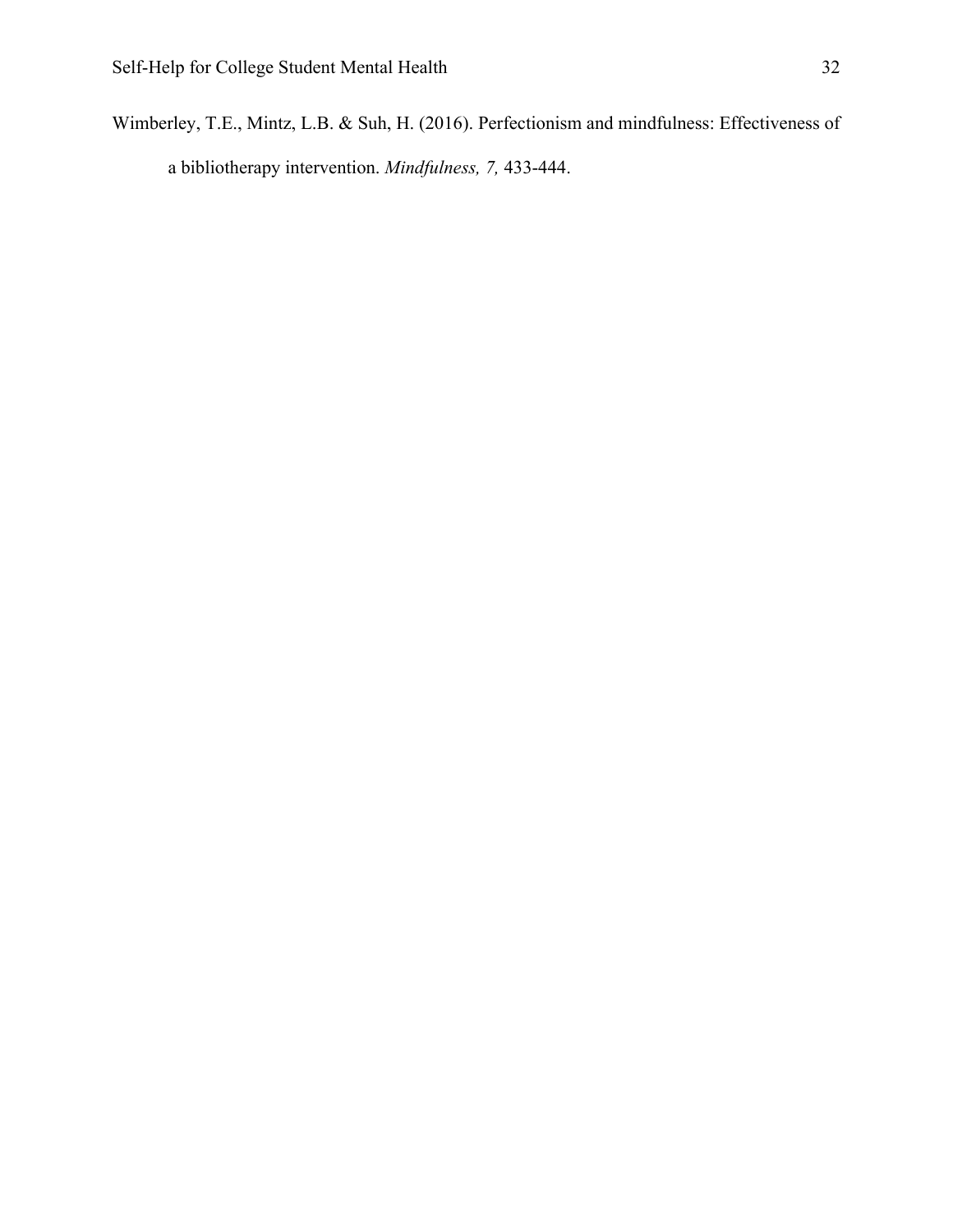|                          | <b>ACT Self-Help Condition</b> |             |              | <b>MBSR Self-Help Condition</b> |             |              |
|--------------------------|--------------------------------|-------------|--------------|---------------------------------|-------------|--------------|
|                          | Pre $M(SE)$                    | Mid $M(SE)$ | Post $M(SE)$ | Pre $M(SE)$                     | Mid $M(SE)$ | Post $M(SE)$ |
| <b>Outcome Variables</b> |                                |             |              |                                 |             |              |
| <b>DASS</b>              | 6.05                           | 5.06        | 4.52         | 6.08                            | 4.96        | 4.62         |
|                          | (.28)                          | (.30)       | (.29)        | (.27)                           | (.29)       | (.28)        |
| MHC-SF                   | 55.00                          | 60.36       | 61.18        | 55.66                           | 62.03       | 62.66        |
|                          | (1.86)                         | (1.83)      | (1.97)       | (1.81)                          | (1.77)      | (1.94)       |
| <b>CCAPS</b>             | 1.76                           | 1.24        | 1.23         | 1.59                            | 1.42        | 1.34         |
|                          | (.11)                          | (.12)       | (.11)        | (.11)                           | (.11)       | (.11)        |
| Process Variables        |                                |             |              |                                 |             |              |
| AAQ-US                   | 114.02                         | 123.97      | 125.99       | 115.98                          | 123.21      | 128.81       |
|                          | (2.68)                         | (2.95)      | (3.19)       | (2.60)                          | (2.85)      | (3.14)       |
| VQ-Obs                   | 19.96                          | 16.26       | 17.11        | 18.38                           | 17.71       | 15.31        |
|                          | (.88)                          | (.90)       | (.90)        | (.85)                           | (.87)       | (.89)        |
| VQ-Pro                   | 22.23                          | 25.05       | 25.47        | 22.38                           | 24.70       | 25.47        |
|                          | (.87)                          | (.85)       | (.87)        | (.85)                           | (.81)       | (.86)        |
| <b>CFQ</b>               | 31.45                          | 26.73       | 23.24        | 28.73                           | 23.28       | 21.78        |
|                          | (1.33)                         | (1.44)      | (1.37)       | (1.30)                          | (1.39)      | (1.35)       |
| <b>FFMQ</b>              | 114.02                         | 123.97      | 125.99       | 115.98                          | 123.21      | 128.81       |
|                          | (2.68)                         | (2.95)      | (3.19)       | (2.60)                          | (2.85)      | (3.14)       |

Table 1. Estimated descriptive statistics with the ITT sample from MMRM analyses.

Notes: DASS = Depression, Anxiety and Stress Scale, MHC-SF = Mental Health Continuum – Short Form, CCAPS = Counseling Center Assessment of Psychological Symptoms-Academic Distress Subscale, AAQ-US = Acceptance and Action Questionnaire-University Students, VQ-Obs = Valuing Questionnaire - Obstruction, VQ-Pro = Valuing Questionnaire – Progress, CFQ = Cognitive Fusion Questionnaire, FFMQ = Five Facet Mindfulness Questionnaire. DASS scores have a square root transformation.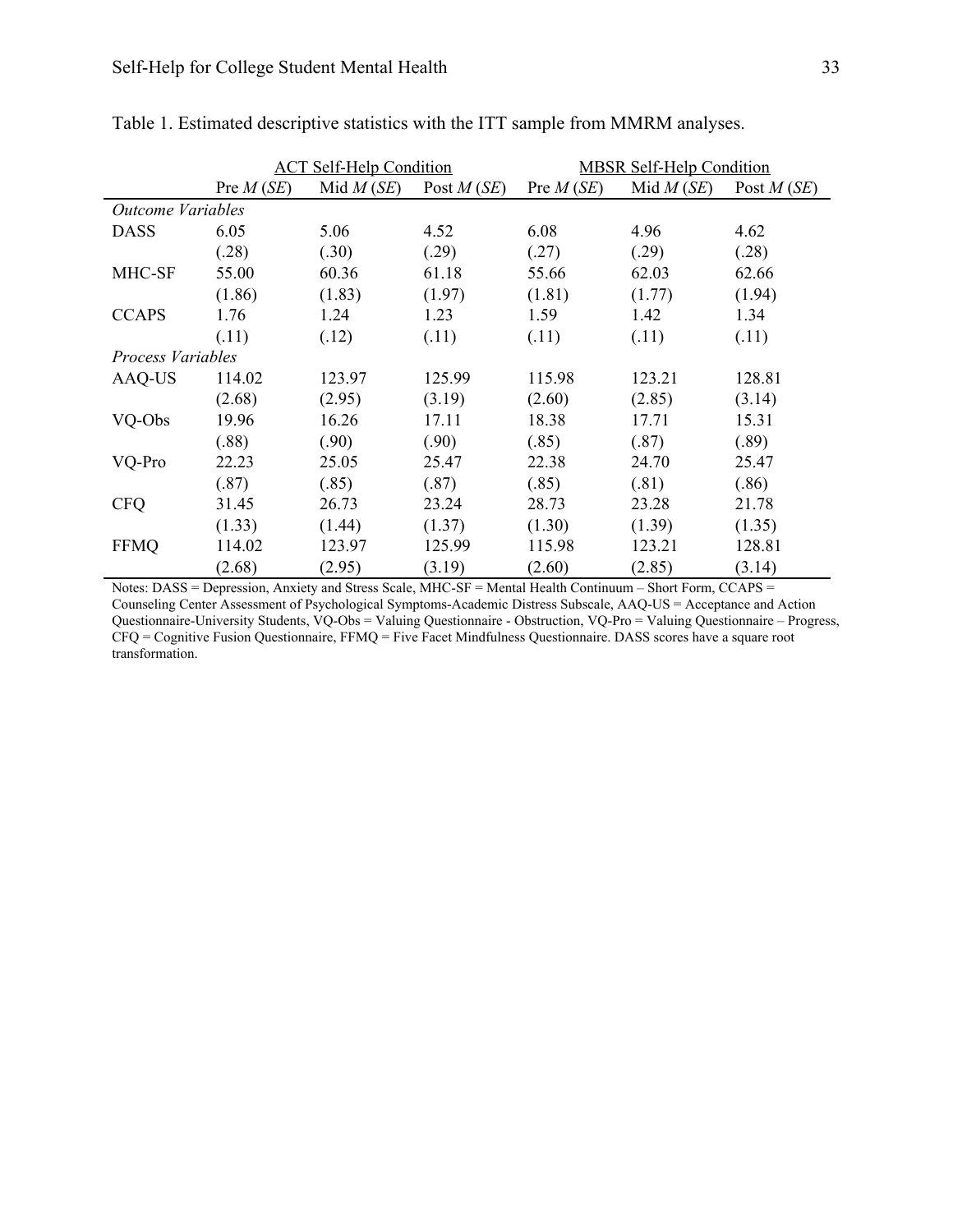|                          |                    |            | <u>Pre-Post Within Condition d [95% CI]</u> |             |  |
|--------------------------|--------------------|------------|---------------------------------------------|-------------|--|
|                          | Time*Condition $F$ | Time $F$   | <b>ACT</b>                                  | <b>MBSR</b> |  |
| <b>Outcome Variables</b> |                    |            |                                             |             |  |
| <b>DASS</b>              | .19                | $37.81***$ | $.96***$                                    | $.92***$    |  |
|                          |                    |            | [.65, 1.27]                                 | [.61, 1.22] |  |
| MHC-SF                   | .14                | $21.92***$ | $.62***$                                    | $.71***$    |  |
|                          |                    |            | [.31, .94]                                  | [.40, 1.02] |  |
| <b>CCAPS</b>             | 2.66               | $14.60***$ | $.72***$                                    | $.34*$      |  |
|                          |                    |            | [.42, 1.03]                                 | [.04, .64]  |  |
| <b>Process Variables</b> |                    |            |                                             |             |  |
| AAQ-US                   | 1.77               | 19.59***   | $.69***$                                    | $.65***$    |  |
|                          |                    |            | [.39, .99]                                  | [.35, .95]  |  |
| VQ-Obs                   | $4.86*$            | $14.26***$ | $.53**$                                     | $.57***$    |  |
|                          |                    |            | [.22, .84]                                  | [.26, .88]  |  |
| VQ-Pro                   | .10                | $21.40***$ | $.64***$                                    | $.61***$    |  |
|                          |                    |            | [.32, .95]                                  | [.30, .92]  |  |
| <b>CFQ</b>               | 1.04               | 39.36***   | $1.04***$                                   | .88***      |  |
|                          |                    |            | [.73, 1.35]                                 | [.57, 1.18] |  |
| <b>FFMQ</b>              | .85                | 26.84***   | $.76***$                                    | $.82***$    |  |
|                          |                    |            | [.45, 1.08]                                 | [.50, 1.13] |  |

# Table 2. MMRM results for time by condition and time effects.

Notes:  $*_p$  < .05;  $*_p$  < .01;  $**_p$  < .001. Positive effect size scores indicate improvements over time.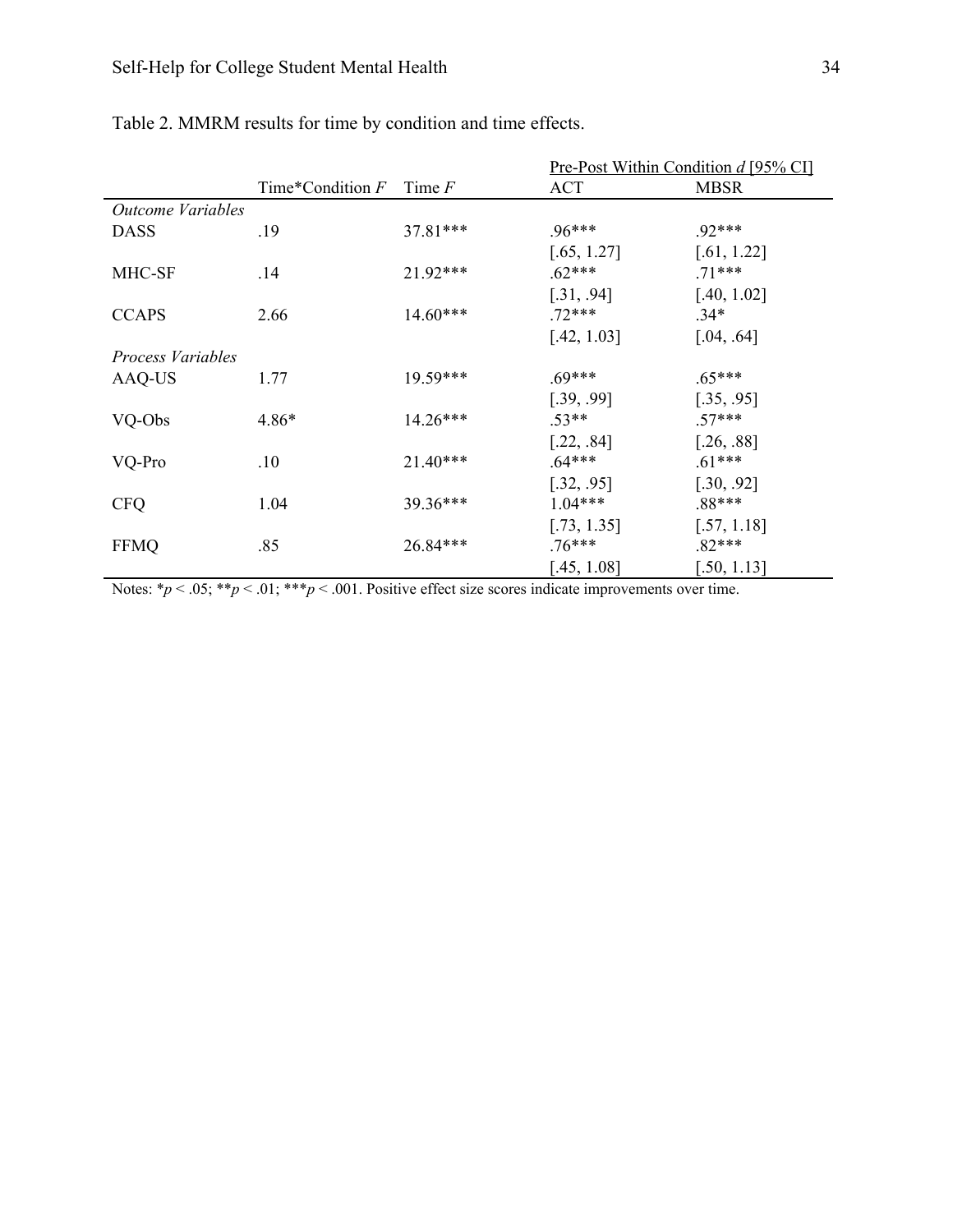|              | AAQ-US  | VQ-Obs  | VQ-Pro | <b>CFQ</b> | <b>FFMQ</b> |
|--------------|---------|---------|--------|------------|-------------|
| <b>DASS</b>  | $.29*$  | $.37**$ | .01    | $.30*$     | $.30*$      |
| MHC-SF       | $.28*$  | .24     | .17    | .21        | .18         |
| <b>CCAPS</b> | $.33**$ | .14     | .09    | .15        | .17         |

Table 3. Partial correlations between pre to mid changes in processes and post outcomes

controlling for baseline outcome.

All correlations scored such that positive correlations indicate relation in expected direction between changes in processes and changes in outcomes.